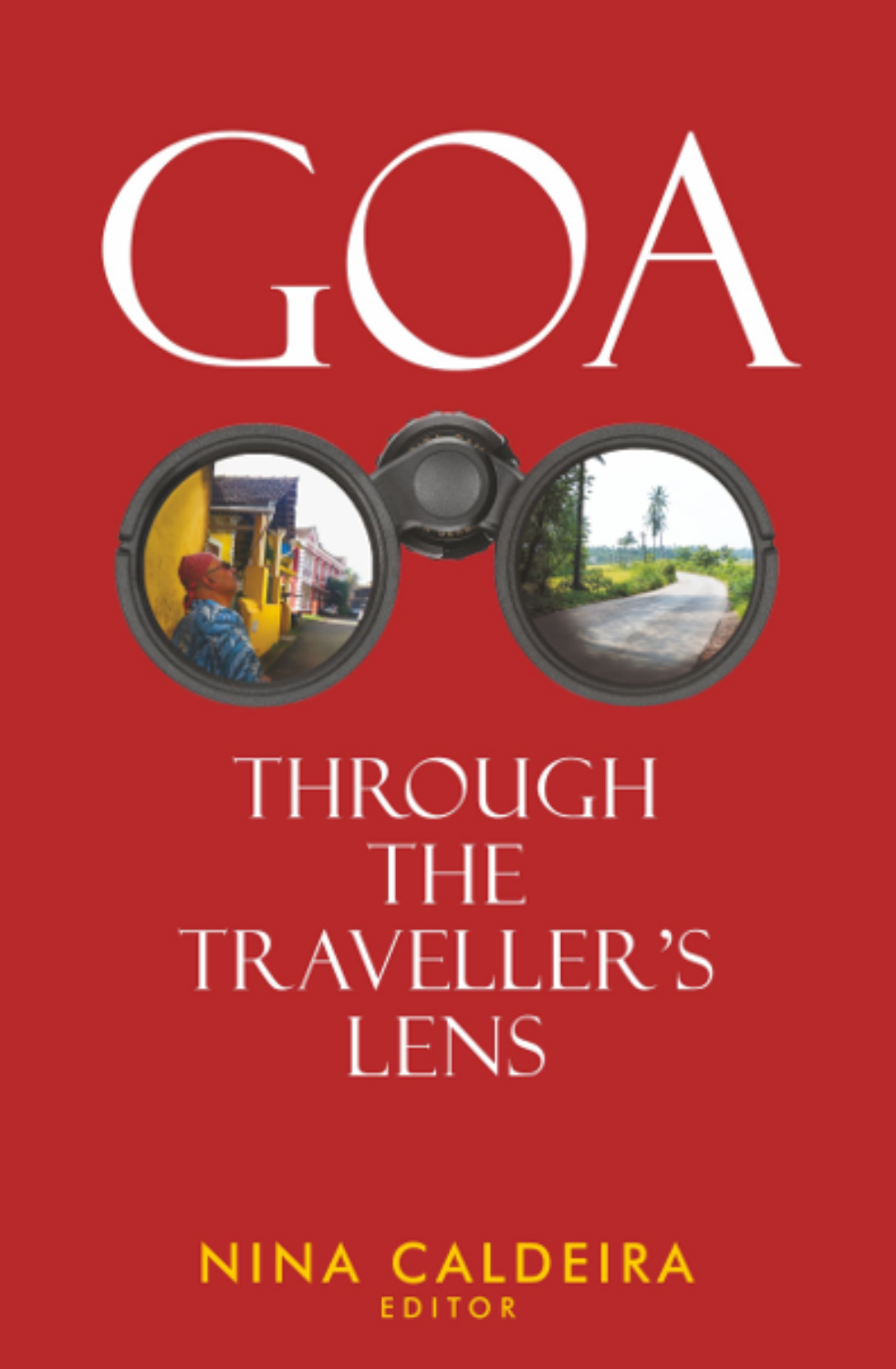## <span id="page-1-0"></span>Goa, Through the Traveller's Lens

Nina Caldeira Editor

 $90a + \frac{556}{256}$ 

2018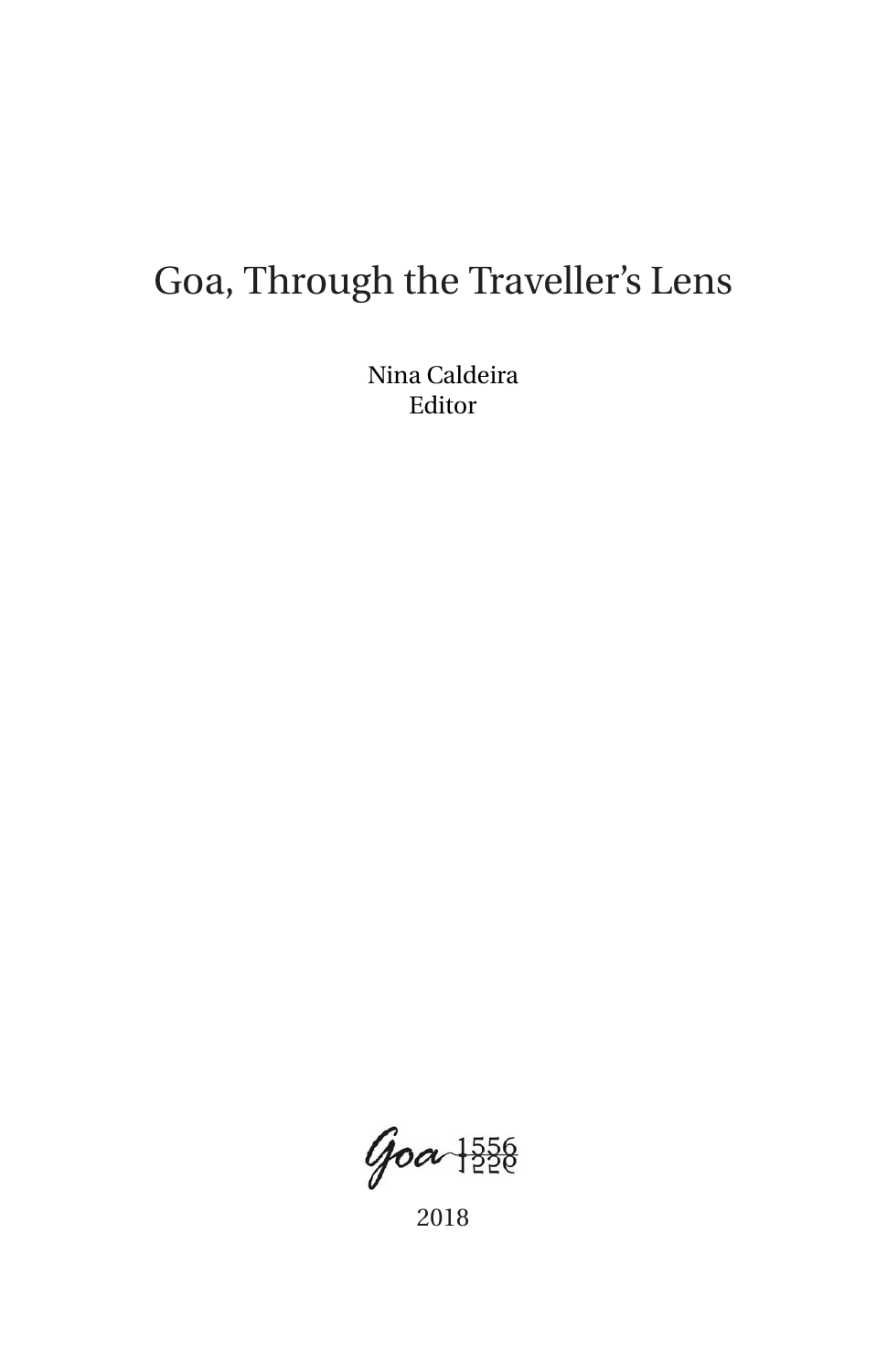*Goa, Through the Traveller's Lens 2018 Nina Caldeira, Ph.D. Copyright of individual chapters is vested in the respective authors. Copyright for the collection is vested in the editor.*

*The role of the Goa University in organising the event which generated the papers included in this book is gratefully acknowledged.*

*Front cover photo: Fontainhas by Bina Nayak, Road to Anjuna (front cover), mando group and temple (back cover) by Frederick Noronha.*

*Published in 2018 by*

 $Qoa + \frac{556}{228}$ 

*Goa,1556, Sonarbhat, Saligão 403511 Goa, India. http://goa1556.goa-india.org, goa1556@gmail.com +91-832-2409490*

*10 9 8 7 6 5 4 3 2 1 Typeset in Saligão, Goa with LYX, http://www.lyx.org. Printed and bound in India by Rama Harmalkar 9326102225 Text: Bitstream Charter, 11.2/16.2 pt.*

*See Goa,1556's catalogue at: http://goa1556.in*

*ISBN 978-81-934236-5-3*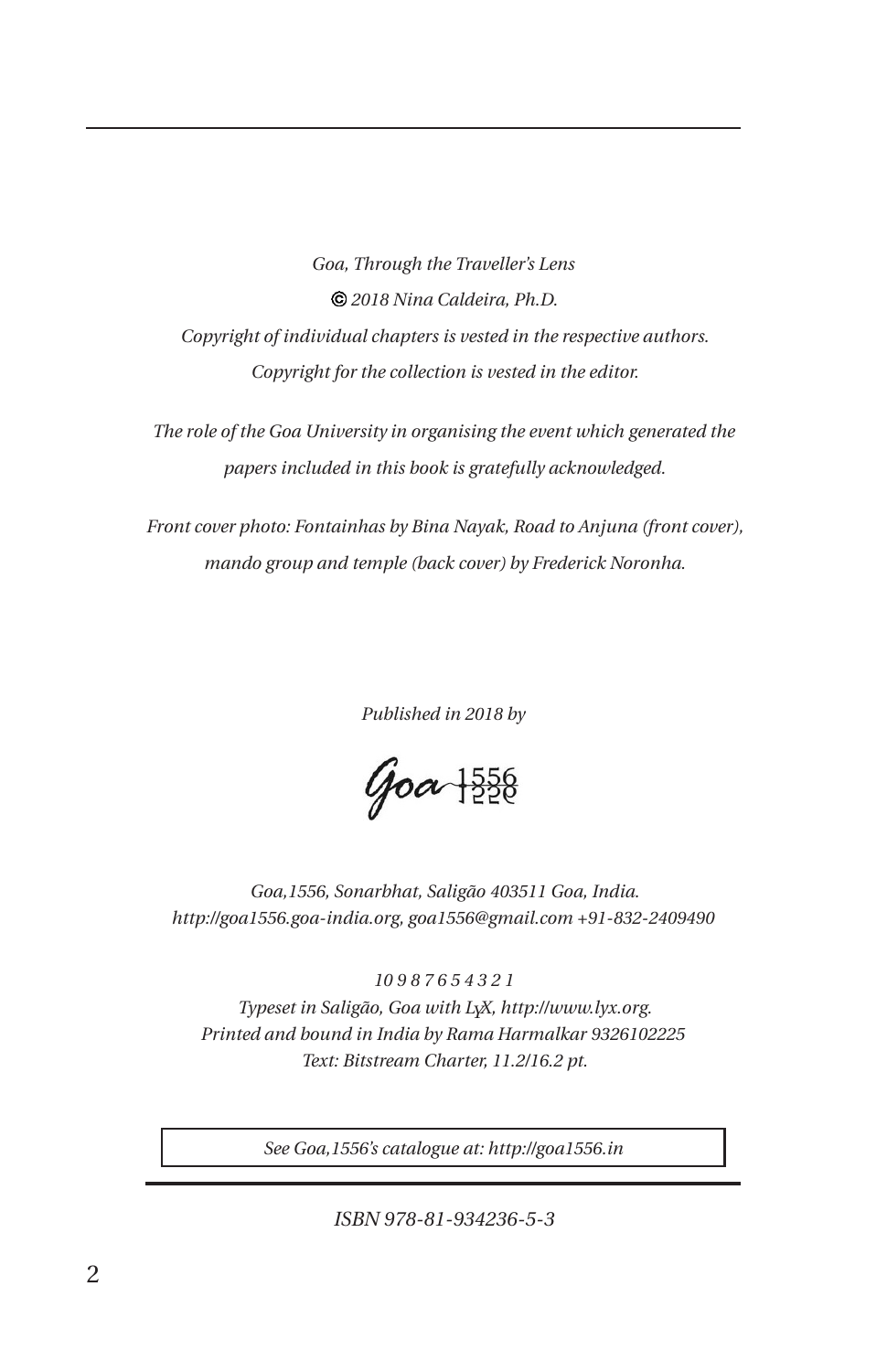## **Contents**

| Nina Caldeira                         | 7  |
|---------------------------------------|----|
| By way of an introduction             |    |
| Isabel de Santa Rita Vás              | 18 |
| As kingfishers catch fire:            |    |
| scholarship as travel through inscape |    |
| Sushila Sawant Mendes                 | 46 |
| Assolna, Velim, Cuncolim:             |    |
| an insider's view                     |    |
| of Robert S. Newman's oeuvre          |    |
| <b>Xavier M. Martins</b>              | 67 |
| Seventeenth-century maritime Goa      |    |
| as viewed by Pyrard de Laval          |    |
| Maria de Lourdes Bravo da Costa       | 77 |
| French travellers on Goan food habits |    |
| Prema Rocha                           | 89 |
| <i>Veni Vidi Amavi:</i> writing Goa   |    |
| from the outside-in                   |    |
|                                       |    |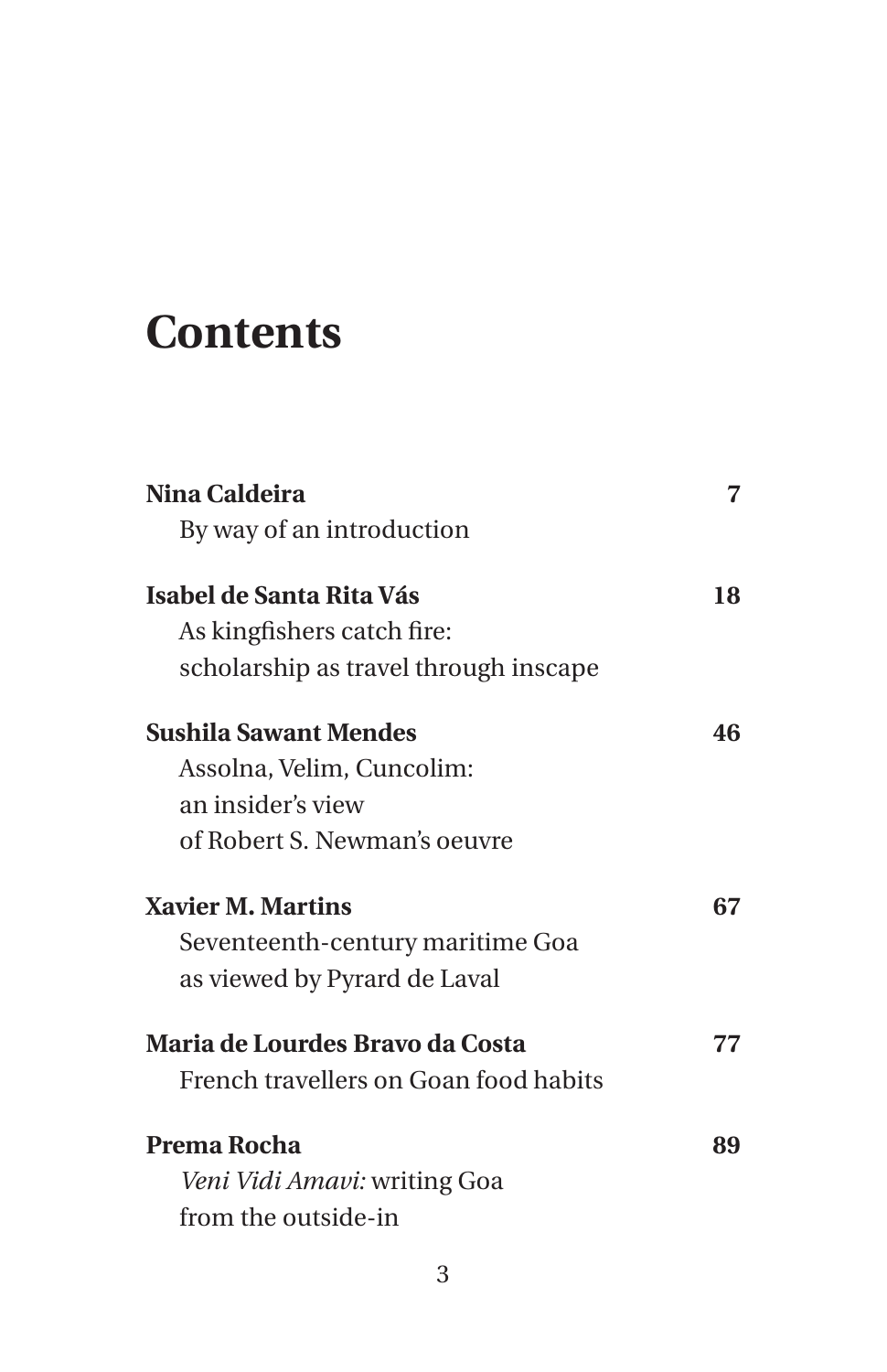| <b>Sunita Mesquita</b><br>Sifting sands: a search for stability and<br>sustenance of Goan culture<br>through travel narratives | 101 |
|--------------------------------------------------------------------------------------------------------------------------------|-----|
| Glenis Maria Mendonça                                                                                                          | 114 |
| Goa through the prism of contemporary<br>travel blogs                                                                          |     |
| <b>Brian Mendonça</b>                                                                                                          | 125 |
| Through the eyes of a traveller-poet:                                                                                          |     |
| Goa, yesterday and today                                                                                                       |     |
| <b>Irene Silveira</b>                                                                                                          | 137 |
| Goa through the lens of Europeans:                                                                                             |     |
| a revisiting                                                                                                                   |     |
| Akshata Bhatt, Nafisa Oliveira                                                                                                 | 169 |
| <b>Reconstructing Goa</b>                                                                                                      |     |
| through travel narratives:                                                                                                     |     |
| a study of select writings from                                                                                                |     |
| Manohar Shetty's Goa Travels                                                                                                   |     |
| <b>Natasha Maria Gomes</b>                                                                                                     | 184 |
| Anne Bonneau's radio travelogues:                                                                                              |     |
| A portrayal of the                                                                                                             |     |
| archetypal and stereotypical Goan                                                                                              |     |
| Palia Gaonkar                                                                                                                  | 211 |
| Footprints of the colonial past:                                                                                               |     |
| Goa in V.S. Naipaul's A Million Mutinies Now                                                                                   |     |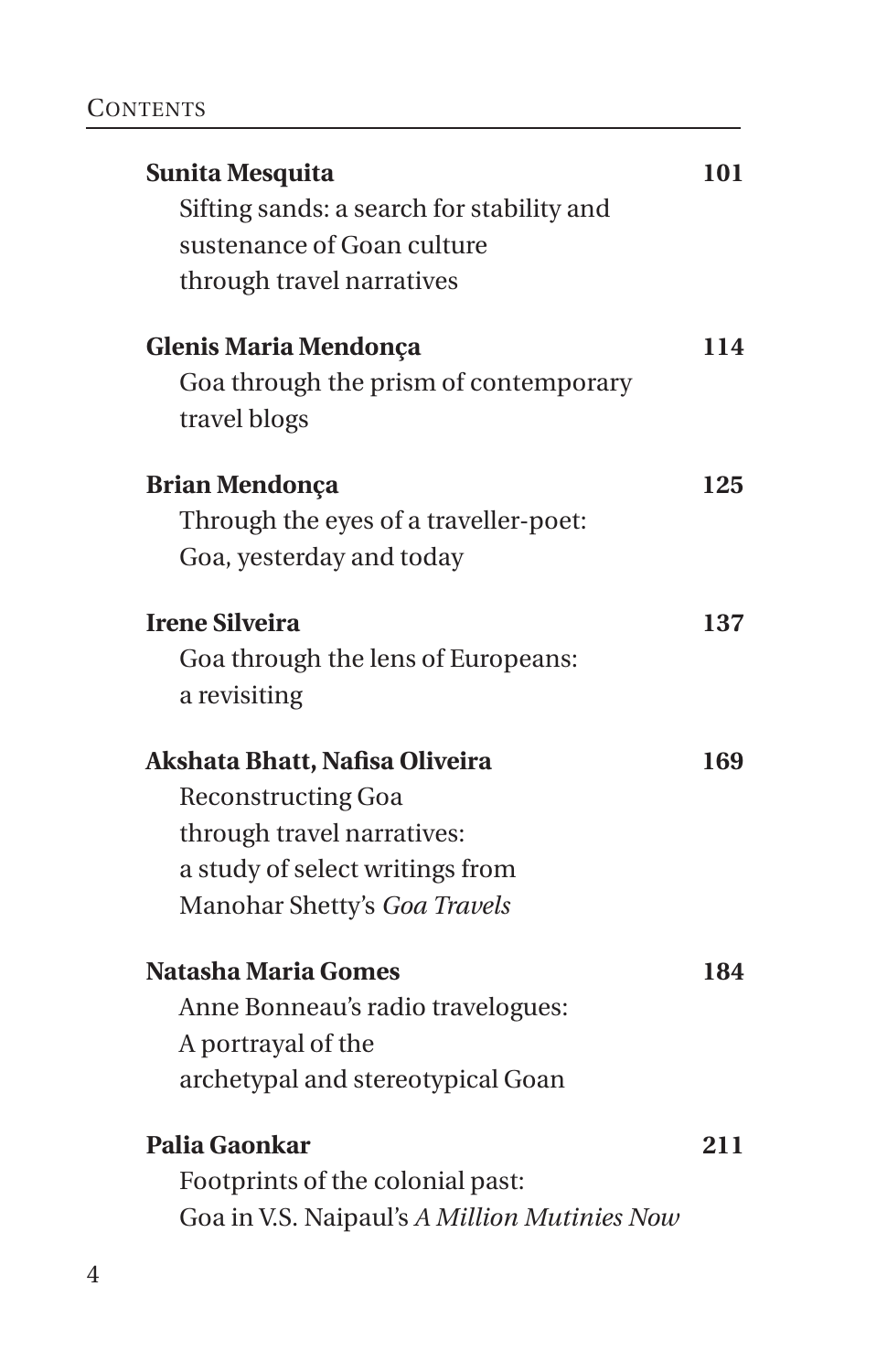| Ambika Kamat                             | ソソー |
|------------------------------------------|-----|
| An object of the Occidental gaze:        |     |
| analyzing Tomé Pires' description of Goa |     |
| in Suma Oriental                         |     |
| Frederick Noronha                        | 233 |
| In fact, this is only fiction:           |     |
| unusual 'visitors' who came Goa's way    |     |
|                                          |     |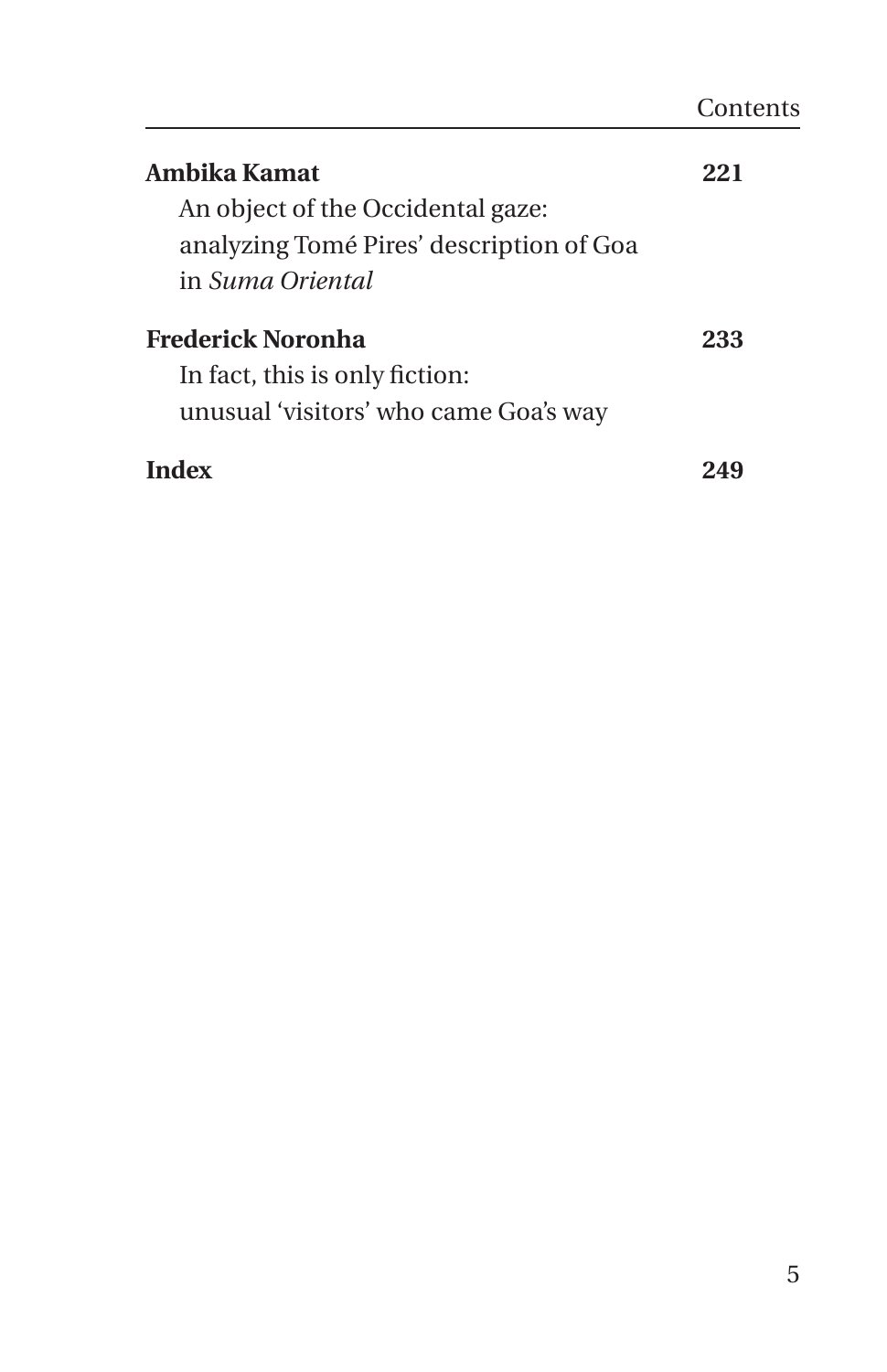### **Goa through the lens of Europeans – a revisiting**

#### IRENE SILVEIRA<sup>[1](#page-6-0)</sup>

Situated at the crossroads of world spaces, Goa has long been a traveller's delight. Their well-documented accounts and pictures render a bird's eye view, often missing the essence of the place and its people. Goa is still at the crossroads of space and time, where Western itinerants flock for a glimpse into the past, a look into the future, or to try feel the pulse of present events. They now carry more sophisticated equipment, and hope to succeed where others before them stumbled. We focus on three such rewritings of Goa by contemporary Europeans – *Les Instantanés du Monde, Goa is not India, Contacto Goa –* and examine articles, podcasts and film documentaries in the light of past travel writing and current reality. We revisit Goa from the Western standpoint and hope to find answers to challenges thrown up by cross-cultural contact.

G OA, a tiny enclave on India's west coast, blessed<br>with bountiful natural resources and pristine OA, a tiny enclave on India's west coast, blessed beauty has attracted visitors over a long period of time. Its coast and hinterland, believed to have been

<span id="page-6-0"></span><sup>&</sup>lt;sup>1</sup> Assistant Professor at the Department of French and Francophone Studies, Goa University. irene29@rediffmail.com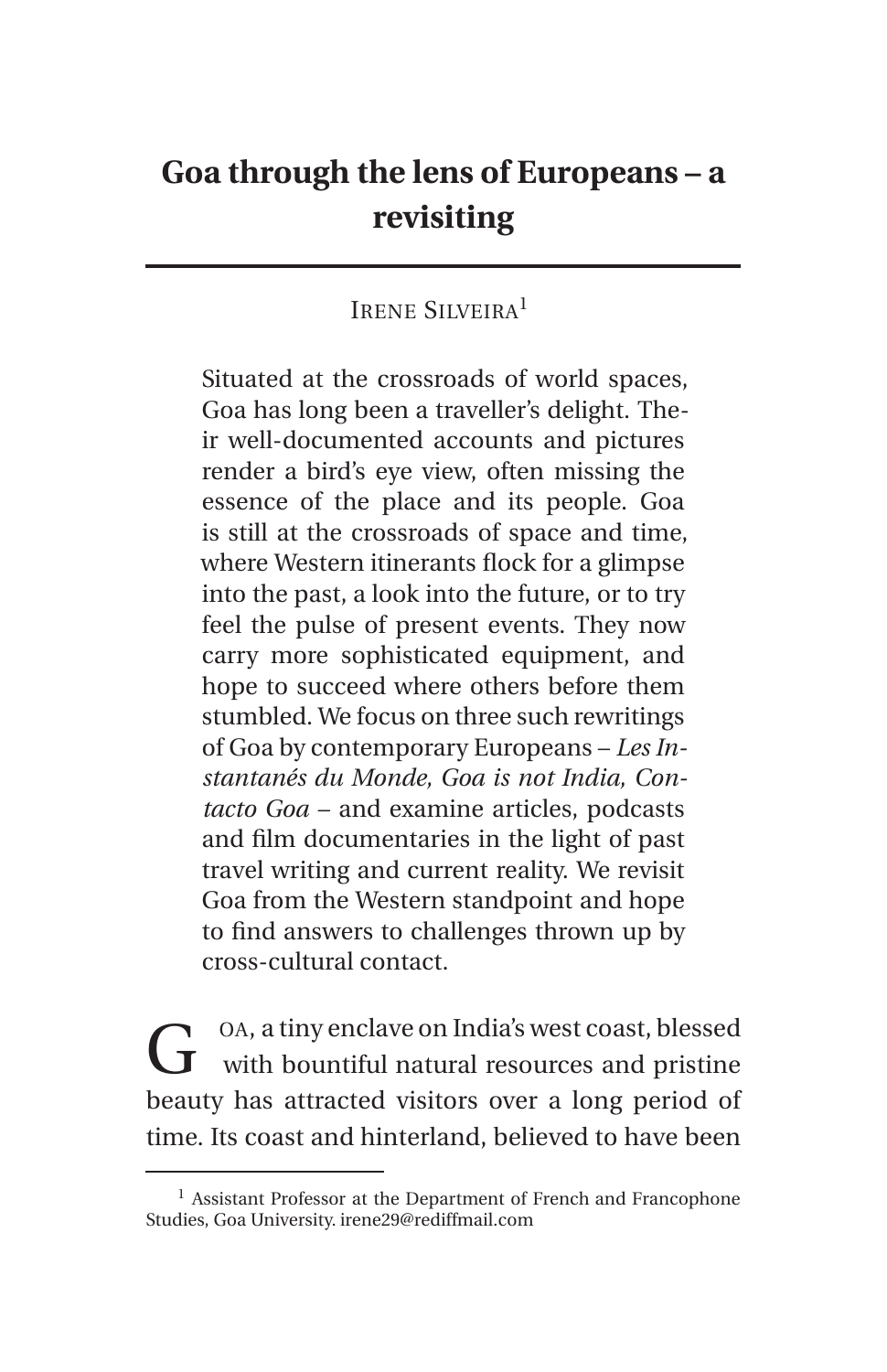commanded out of the seas by the gods themselves, are dotted with world-renowned beaches, gushing waterfalls, serene lakes, rustling streams, towering jungles inhabited by fauna and flora so diverse as to be the paradise of every lay nature lover and sagacious bio-scientist. The sheer variety of rare birds hovering in the Goan skies call out to both ornithologists and everyday tourists. Goa and tourism do indeed go together and her spaces are swamped by local and foreign visitors all year round.

With this tourist-brochure-styled introduction, I seek to highlight Goa's appeal to the foreign visitor from times immemorial right down to the present ones. If, in the past, Goa's strategic geopolitical position brought conquerors from near and far to its shores, today, her beaches and unique cultural ethos work their magic on Indian and foreign tourists alike. As in the days of yore, Goa has its fair share of coastal and hinterland visitors, each seeking his or her own answers in what could also be God's own country.

God could well have authored her destiny if we are to believe the many myths and legends surrounding her conception, coming of age and wooing by princes, sultans, and sailors down the centuries. The Portuguese conquest in 1510 (also said to be under the auspices of a saint) changed her face drastically. The *Cidade de Goa* as she now came to be known soon saw people of all colours walking the streets, and acquired a cosmopolitan hue, one which Goa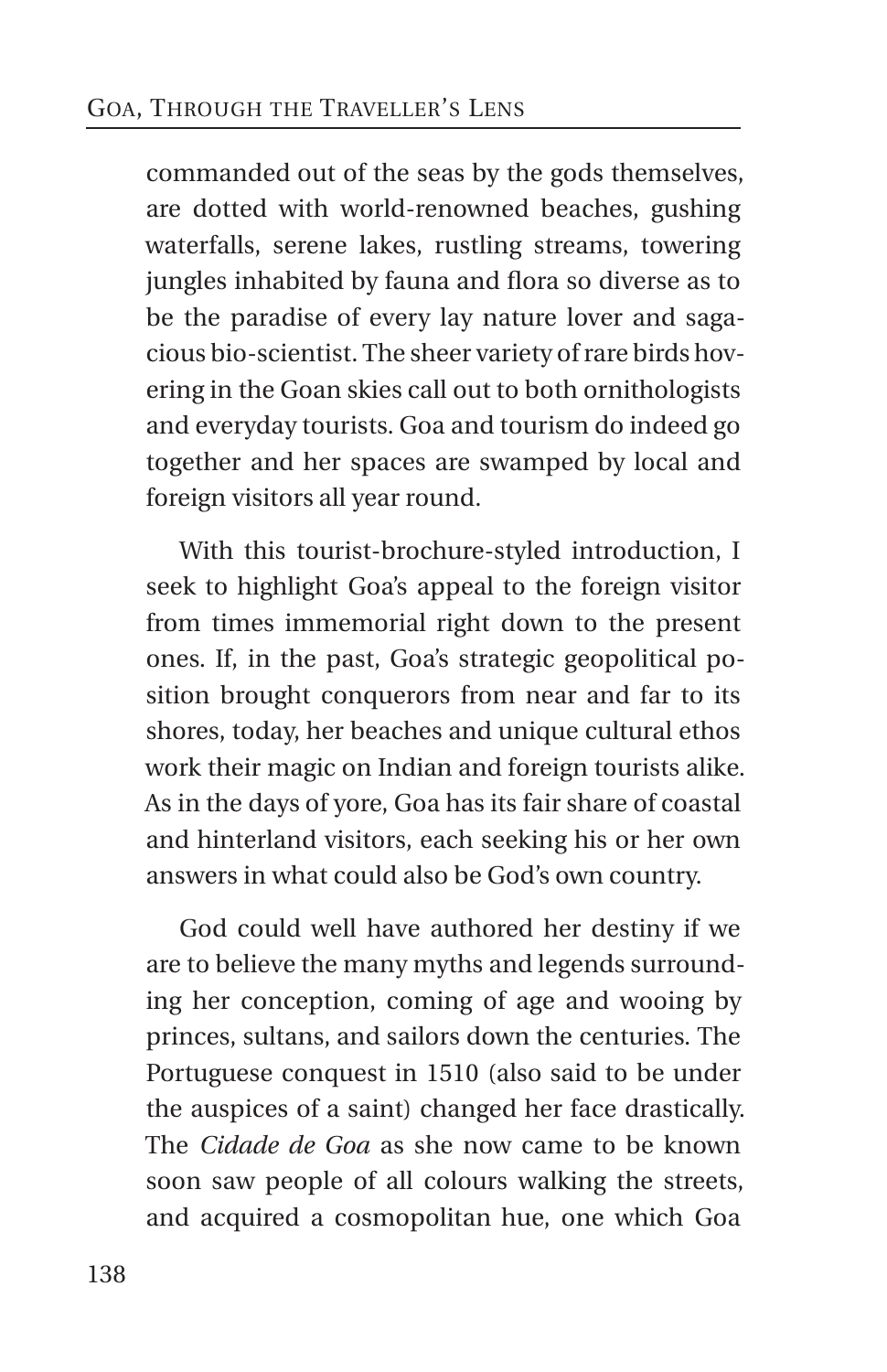maintains till date.

From the sixteenth century onwards, numerous European travellers headed to the East docked at Goa. Stops at this spot may have been intentional or not; but once they landed, the strangeness of all they encountered did not leave them untouched. In their writings, they aspired to describe and explain what they witnessed in the East, for the benefit of their countrymen back home. These European travelogues have constituted a valuable source of information for historians and were until recently considered to be more or less objective reflections of Indian conditions of the time.

The present research centres on European accounts of Indian, more specifically Goan, physical and social topography. I shall begin with a brief mention of the writings of prominent European visitors to Goa from the sixteenth to the eighteenth centuries, along with highlights of their impressions. I shall seek to prove that these are indeed merely impressions and not thoroughly devoid of subtle manipulatory tactics. The second part of my research will focus on present-day travel narratives by Europeans in Goa in an attempt to redefine new tendencies in writing the Other. Has the revisiting of a new Goa by Europeans in the twenty-first century given rise to new, more informed styles of writing travelogues? What continues to plague or romanticise the European vision? Is a more truthful and objective rendering expected?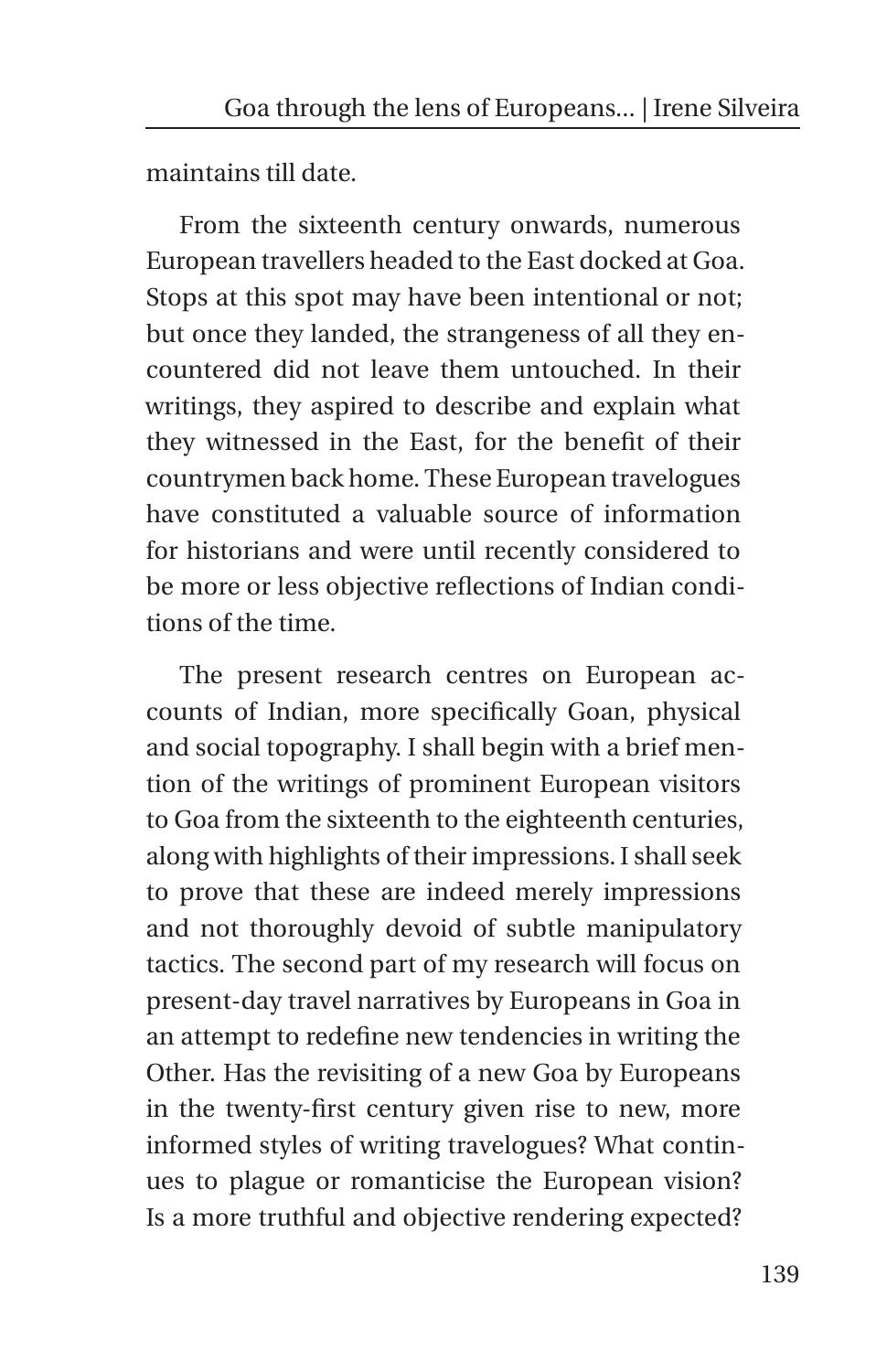These are some of the questions that will be looked at in this essay. The concluding section will glimpse into diverse modern travelogues within the larger travel narratives taken up for analysis. Issues pertaining to identity and language will be touched upon and the travellers' take on Goa's uniqueness will be discussed.

I argue that despite the progress made in representing Goa, the European gaze continues to function through a European lens, one which continues to be tinted. Today there is definitely no dearth of knowledge available on Goa, yet a true knowing of the land and its people may require a more insightful look.

#### **Writing the Goa of yore**

On alighting at the *Cidade de Goa*, Western travellers in the sixteenth and seventeenth centuries were confronted with hitherto unseen topography, climate, flora, fauna, peoples, customs, traditions, and socioeconomic configurations. They were often plagued by strange dreaded diseases and faced extraordinary challenges. All of these found a way into their travel writings. The Portuguese *Estado da Índia* was given enormous attention in scholarly writing of the time. Portugal ruled the Eastern seas and controlled the spice trade in the sixteenth century; the glory of its golden capital was unrivalled even in Europe. Goa has been described by the French adventurer François Pyrard de Laval at the beginning of the seventeenth century as a city of magnificent streets, churches, squares and palaces.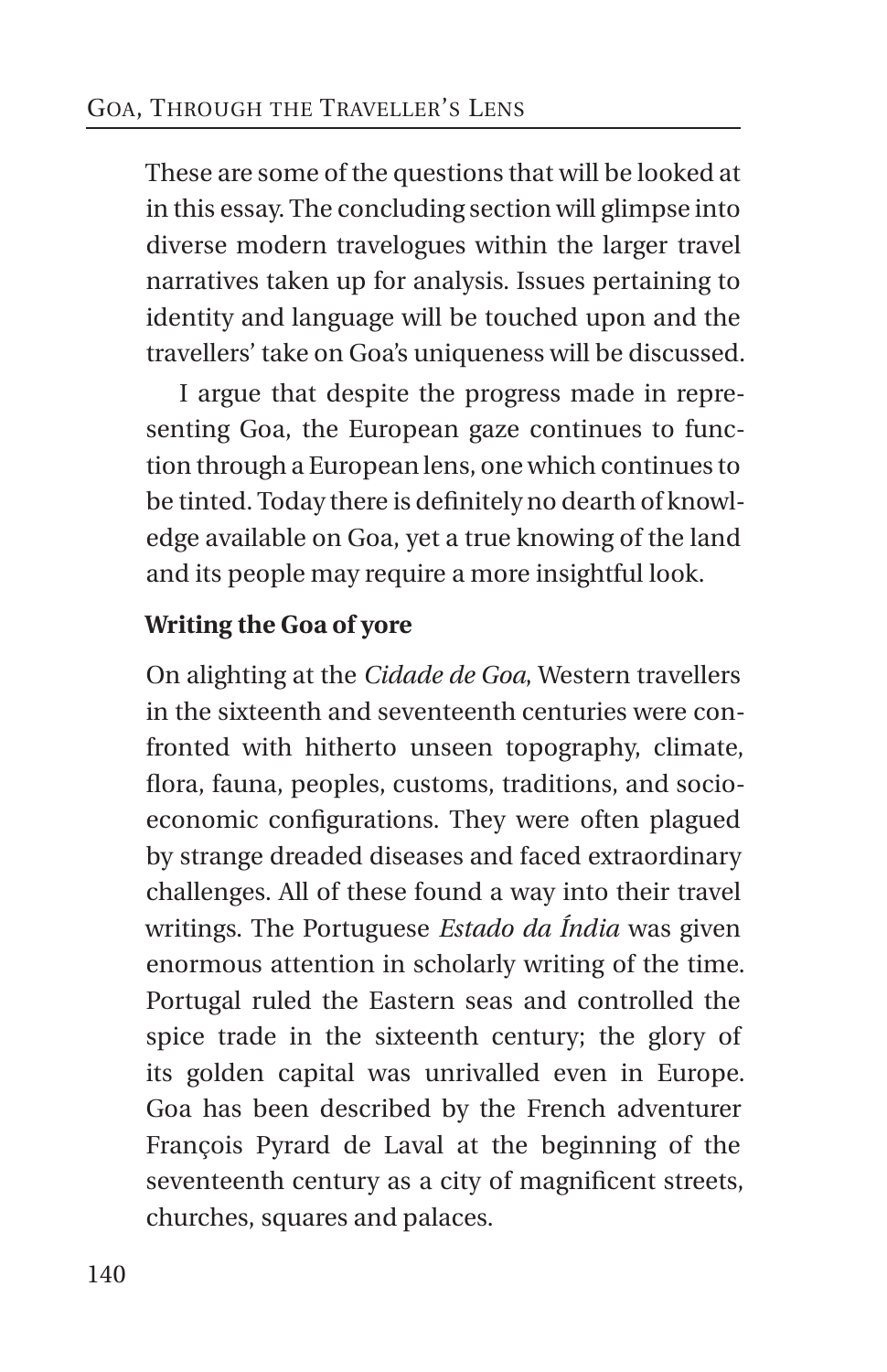The *Cidade de Goa* was, in the seventeenth century, a bustling cosmopolitan city with people of different origins and faiths within its walls. John Huyghen Van Linschoten wrote:

In the towne and island of Goa are resident many Heathens, Moores, Jewes and all strange nations... using severall customes and superstitions in religion (222).

Other well-known European travellers like Mandelslo, François Bernier, Jean-Baptiste Tavernier also attested to the presence of Jews in Goa (Fischel 39). Many of these Jews were gainfully employed in the Portuguese administrative setup as translators and agents in the initial period of the Portuguese rule over Goa.

These favourable conditions were soon to end with the Inquisition, yet Jews continued to maintain their presence and influence. In the uneasy political climate of the times, with the threat of the Mughals looming large, it was crucial that the Portuguese maintain close ties with the Deccani Sultans from whom they had wrested Goa. Diplomatic missions to the Sultanate were powered by Jewish resourcefulness with Judeo Coje Abrahão at the helm of affairs. His services were acknowledged by the Portuguese crown and he was granted a handsome pension (Fischel 43).

Particularly worthy of mention is the Jew who lends his name to the Panjim municipal garden and is known as the father of the European practice of Indian medicinal plants. In his well-known book, the fa-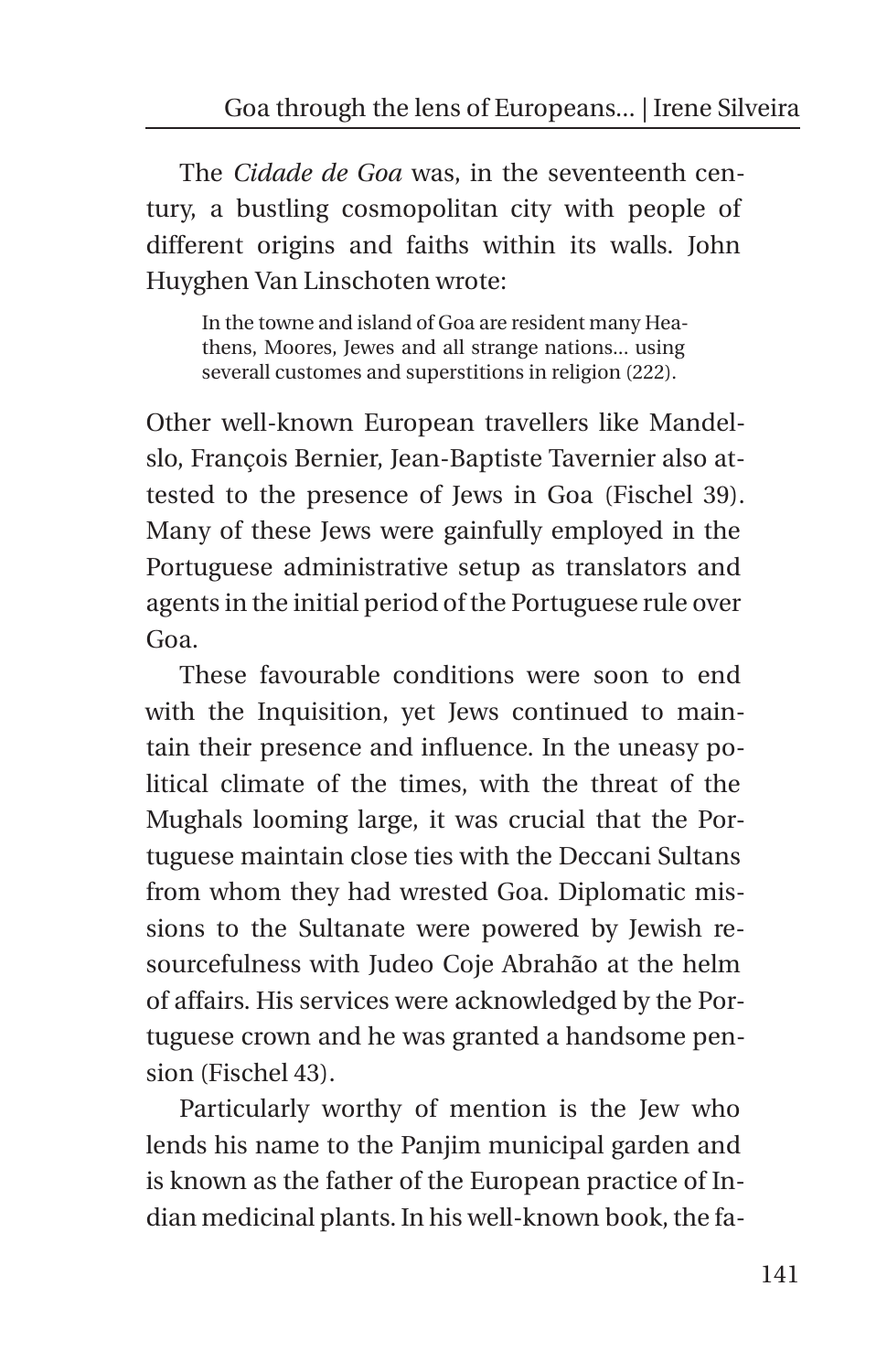mous Portuguese savant Garcia da Orta reveals in dialogue form the value of Indian herbs, aromatics and spices. *Colóquios dos simples e drogas da India* is a work structured as a series of conversations between the author himself and an imaginary character – Dr. Ruano – representing the European academic tradition with its lacunae. Garcia da Orta was not alone in his criticism of European medicine. According to Cristiana Bastos, although Goa boasts of the oldest colonial Western-style medical school in Asia from the 1840s, its director from 1854-71, Eduardo Freitas Almeida questioned the credibility of its doctors who earned the title but were incapable of practising what they learnt. In contrast, the native healers were effective, affordable and popular (770).

Cristiana Bastos highlights the role played by Goan physicians in Portuguese India and Africa and the hybrid nature of the medical practices. She states that:

imperial powers were not always successful in their attempts to erase local knowledge. In some situations, they did not even attempt it and, instead, they adopted elements of local knowledge as much as they brought in, or imposed, the European ways. On occasion, the traffic between European and local systems happened both ways, leading to the development of medical hybridisms (768).

It is a well-documented fact that the Portuguese colonial regime promoted hybridism, beginning with Albuquerque himself who purportedly encouraged marriages between Portuguese soldiers and local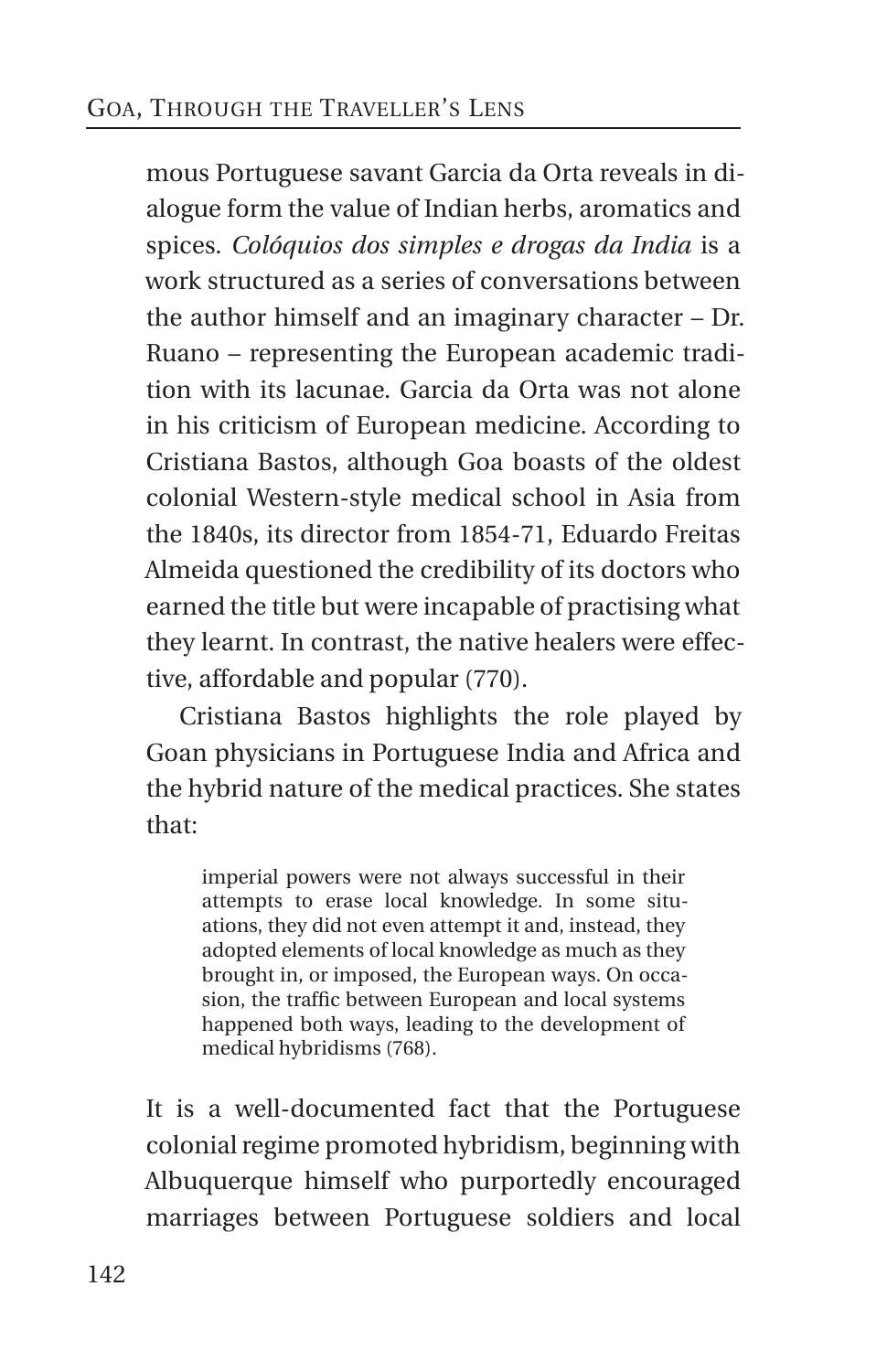women. However, this racialised narrative leaves room for doubt given the caste segregation prevalent in Indian society and which continued even after conversion to Christianity. Bastos asserts that the hybridism is rather cultural in nature, with the adoption of foreign customs by a Goan society firmly attached to native customs and practices (773-774). In the field of medicine, there was no dearth of medical knowledge in India with Ayurveda, Unani medicine and Goan folk healing practices. That these continued to be practised in a hybridised form right in the Royal Hospital and the medical school in Goa can be seen to be an outcome of the long hybridisation process that constituted the Indo-Portuguese.

John Huyghen Van Linschoten, the celebrated traveller from Holland whose monumental work *Itinerario* led to the rising of the Dutch sun in Indian skies, claims that the Portuguese Viceroy, Archbishop and aristocracy preferred Hindu *panditos* and *vaidyas* to the Portuguese physicians of the time (Figueiredo 52). The Italian traveller Gemelli Careri writes that the doctors from Portugal used to learn with the *vaidyas* the treatment of cholera and other tropical diseases, because European methods of diagnosis and therapeutics were unsuitable for these diseases.

Françoise de Valence credits seventeenth-century French travellers to Goa with describing maladies and remedies of the time. Pyrard de Laval lists hot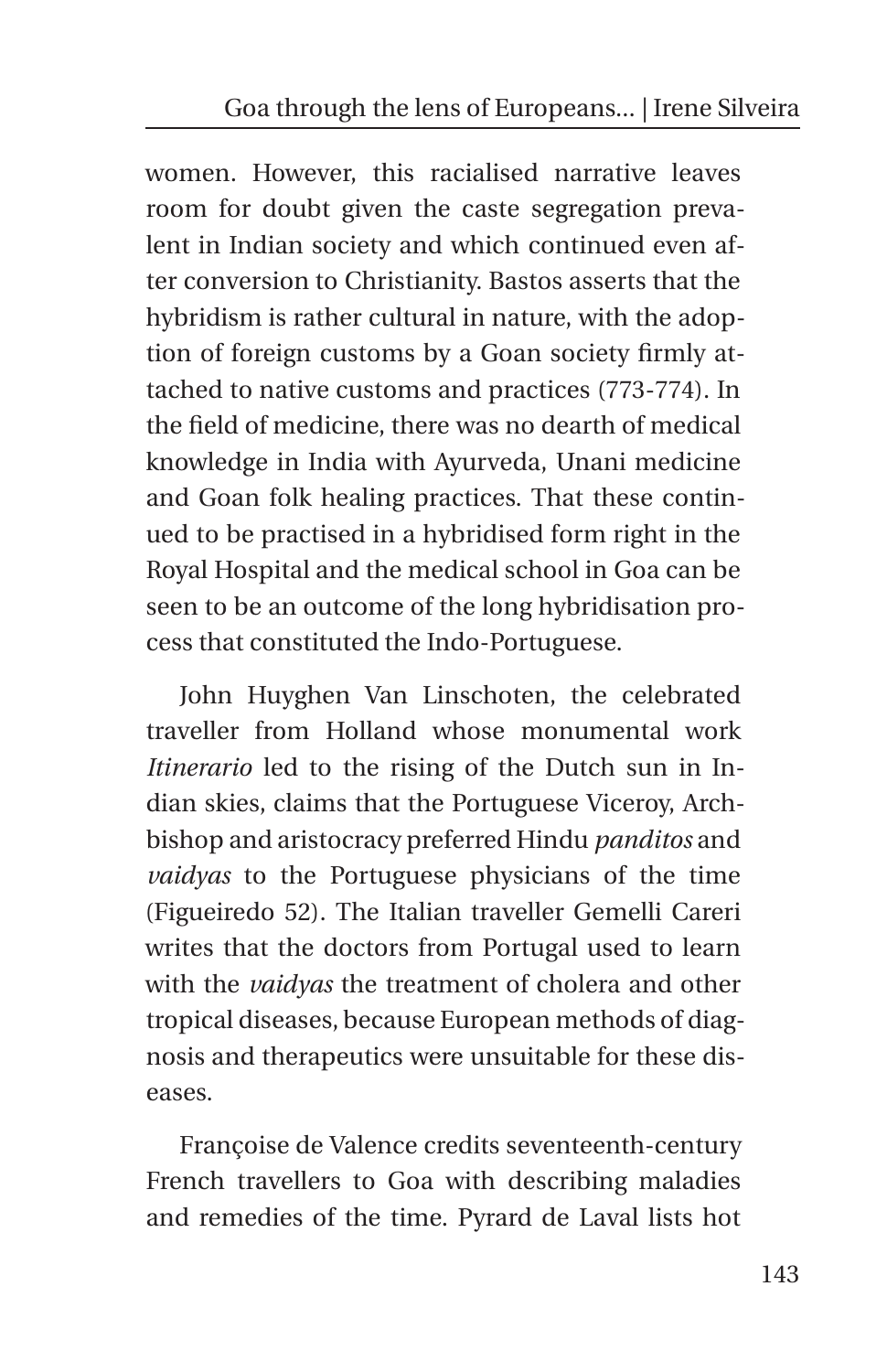fevers, dysentery, and venereal infections as the common diseases prevalent in Goa. Garcia da Orta describes the symptoms of cholera which plagued the city of Goa. These epidemics were equally documented by French travellers Pyrard de Laval and Charles Dellon, and the malady was later known as *mordechi* or *modechien* in French, a corruption of the Konkani word *modachi* which alludes to the swift and sudden death brought in its wake (Valence 115). Narcotics were among the drugs recommended: datura, notably, has been described by Garcia da Orta as well as by Jean Mocquet, while opium finds a mention in Dellon's travel writing. The French traveller also remarks that the Goan *conje* (rice gruel) was used by the pandits to treat dysentery (Valence 117-118).

In addition to writing about the Indian physical and social topography, the Europeans worked to modify it. Understandably, European travellers have given vivid accounts of the practice of Sati, which led to its eventual eradication. However the tone of the writing had nuances that differed from the native historiographies and justified the colonial enterprise. Similar was the case with some Portuguese narratives pertaining to the Goan village economy – the *gaunkari* system. Afonso Mexia's *Foral de Usos e Costumes dos Guancares* describes the Comunidade system, under which profits from the land were divided among the shareholders who collectively owned the land. Paul Axelrod and Michelle A. Fuerch highlight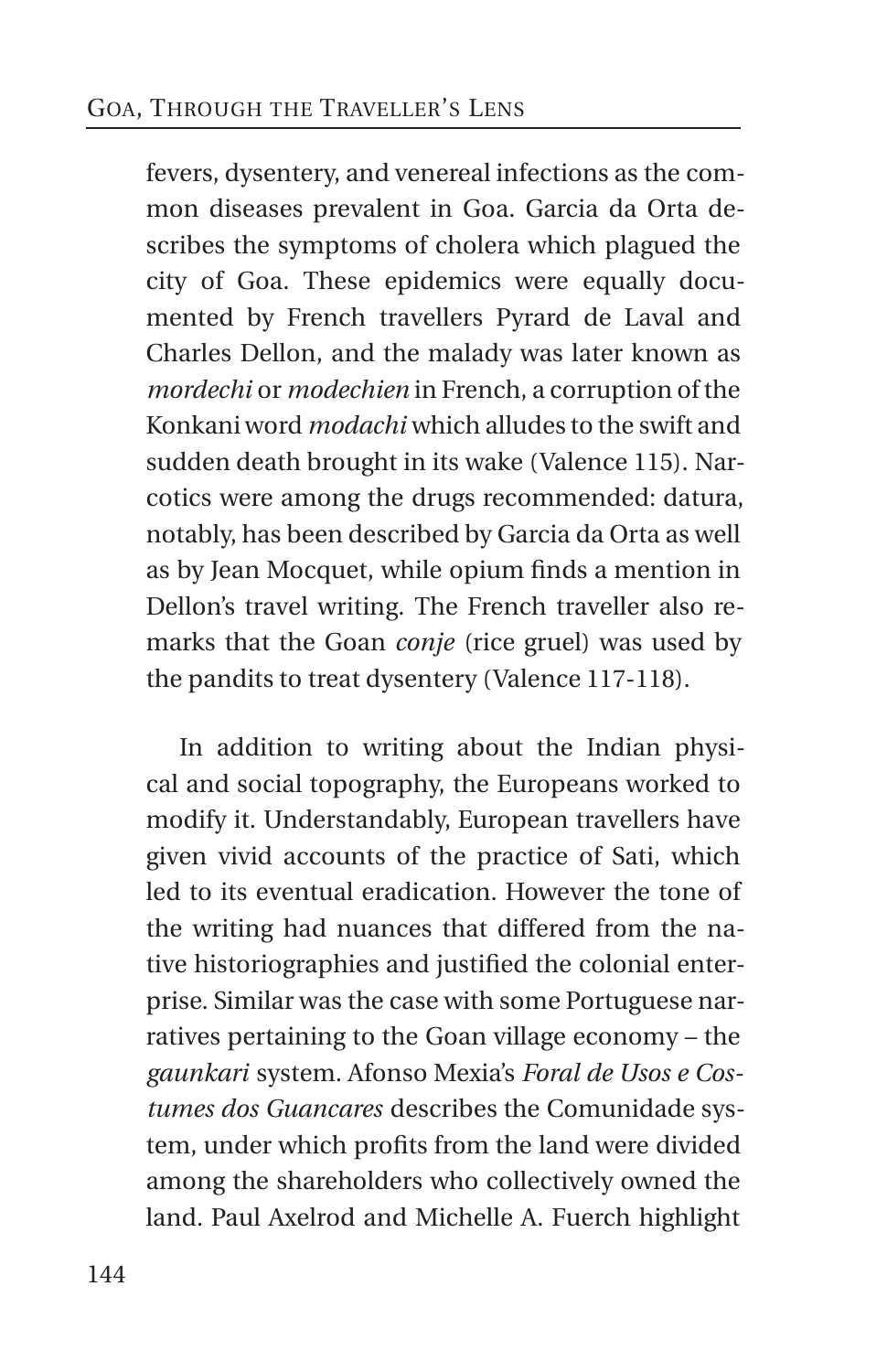the variations between Mexia's Comunidade and the Saraswat village of the *Sahyadri Khanda*. This Hindu text, through its emphasis on the village deity and temple, differs remarkably from the Western document in its reproduction of the village economy (442, 455). The Comunidades again gave rise to numerous debates in the nineteenth century with Portuguese Orientalists like the Viscount de Torres-Novas Goa and Constancio Roque da Costa arguing that the system was unsuited to modern economies and should hence be abolished. Parallels can be drawn with British representations of clan-based villages as stateless ancient forms to justify the Raj. The opposing position was upheld by Xavier and Cunha Rivara, Secretaries to the Portuguese Governor-General who regarded the Comunidades as an idyllic village republic sadly eroded by the Portuguese government. The Comunidades live on to this day thanks to such defensive arguments which nevertheless, did not differ much from Mexia's original analysis (Axelrod, Fuerch 457-459).

The winds of change swept swiftly in Portuguese times, and the Goan landscape saw many additions in fruits and crops. The Portuguese Jesuits dedicatedly visited orchards and improved the grafts. The fruit of their labour can be tasted till this day. P.K. Gode opines that the delicious mangoes, some of which still fetch a high price in the Goan market, were the fruit of grafting which was introduced in Goan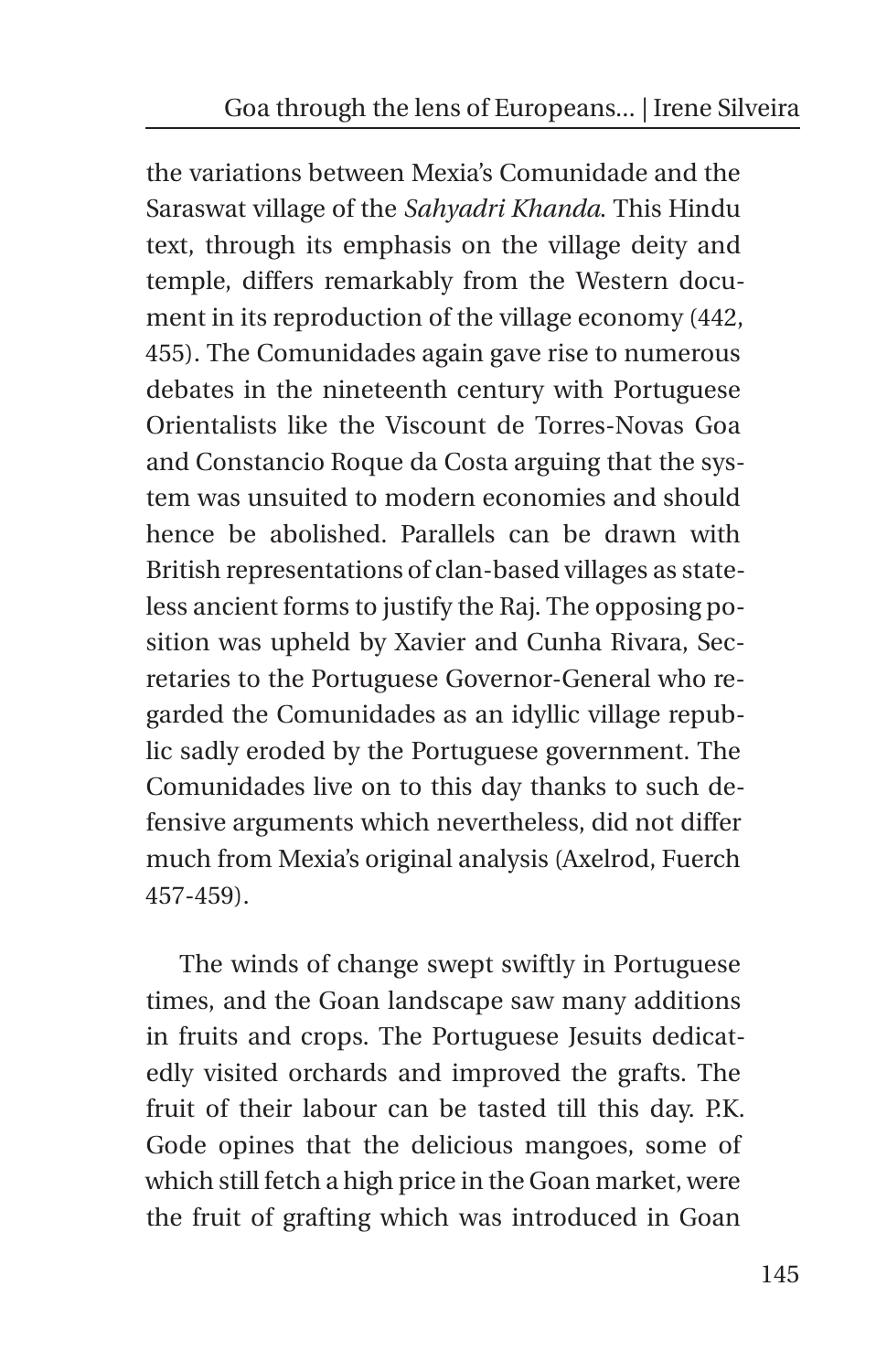horticulture from the 1550's onwards (281). Italians visiting India have heaped praise on the Goan mango and enumerated many of the fruit's varieties.

Plants, fruits, and spices were richly documented by the foreign travellers. The exotic botany narrative of the time was in response to the mystery and allure that the spice trade conjured up in the European mind. According to Saldanha, Chapters 49 to 83 of Linschoten's *Itinerario* "introduce exotic fruits like mango, pineapple, and coconut; aromatics (sandalwood, frankincense); narcotics (datura, betel, opium, cannabis); and all the fine spices" (162). The following extract praises the benefits of cloves to a European audience. The discourse at spice farms aimed at Western travellers to India today, is not much different and it corresponds to the larger than life image of Indian spices in the Occidental eyes.

The water of greene Cloves distilled is very pleasant of smel, and strengthneth the hart, likewise they procure sweating in men that have the Pox, with Cloves, Nut megges, Mace, long and black Pepper; some lay the poul der [powder] of Cloves upon a mans head, that hath a paine in it, that proceedeth of colde. They strengthen the Liver, the Maw [stomach], and the hart, they further di gestion, they procure evacuation of the Urine, and stop lascativenes [diarrhea], and being put into the eyes, pre served! the sight, and foure Drammes being drunke with Milke, doe procure lust. (Saldanha 162)

In the light of the fact that today's European tourists often visit spice farms and local markets, not so much to make purchases as to take in the exotic sights, smells and sounds, it is but evident that the market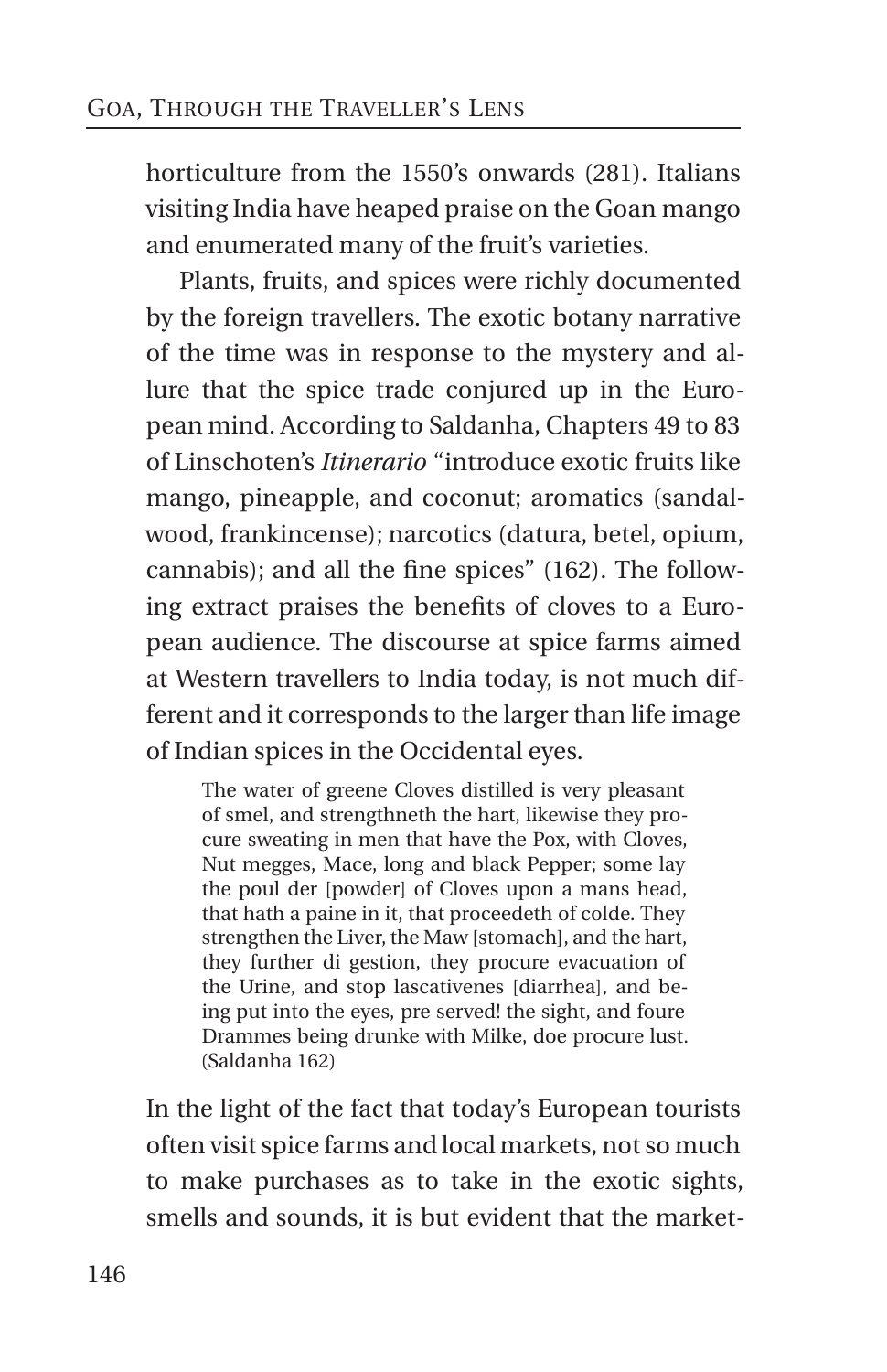place would have also figured in the accounts of European travellers to the *Cidade de Goa*. The market in the Goa of old was called the *Leilão* (auction market) and was situated at the *Rua Direita* (main street). Pyrard de Laval describes it thus:

Proceeding from this palace [of the Viceroy] to the town, you enter the most handsome street of Goa, called la Duo drecho, or "straight." It is more than 1,500 paces in length, and on both sides has many rich lapidaries, goldsmiths, and bankers, and also the richest and best merchants and artisans in Goa, all Portuguese, Italians, or Germans, as well as other Europeans. This street ends with a church [de la Sancta Misericordia], the most beautiful, rich, and highly decorated in Goa.... While this market is afoot, there is so great a crowd in the street that one can hardly pass (Saldanha 163).

This iconic market street has been immortalised in Linschoten's drawing on Goa. What stand out in the scene are the inequalities in class and ethnicity. In the midst of the frantic commercial activity, the viewer's gaze moves from the black slave girl to the horse in the centre before resting on the opulent palanquin and richly adorned Portuguese gentry on the right. Linschoten covers all segments of the population in his account – women, slaves, prisoners, *Mesticos, Castisos*, Arabs, Jews and animals. Linschoten claims to reveal in his *Itinerario*:

[...] places thus far discovered and known by the Portuguese; to which are added, not only the description of the habits, polities, and nature of both the Portuguese living there and the native Indians, and their temples, idols, houses, with the most important trees, fruits, herbs, spices, and suchlike materials, as well as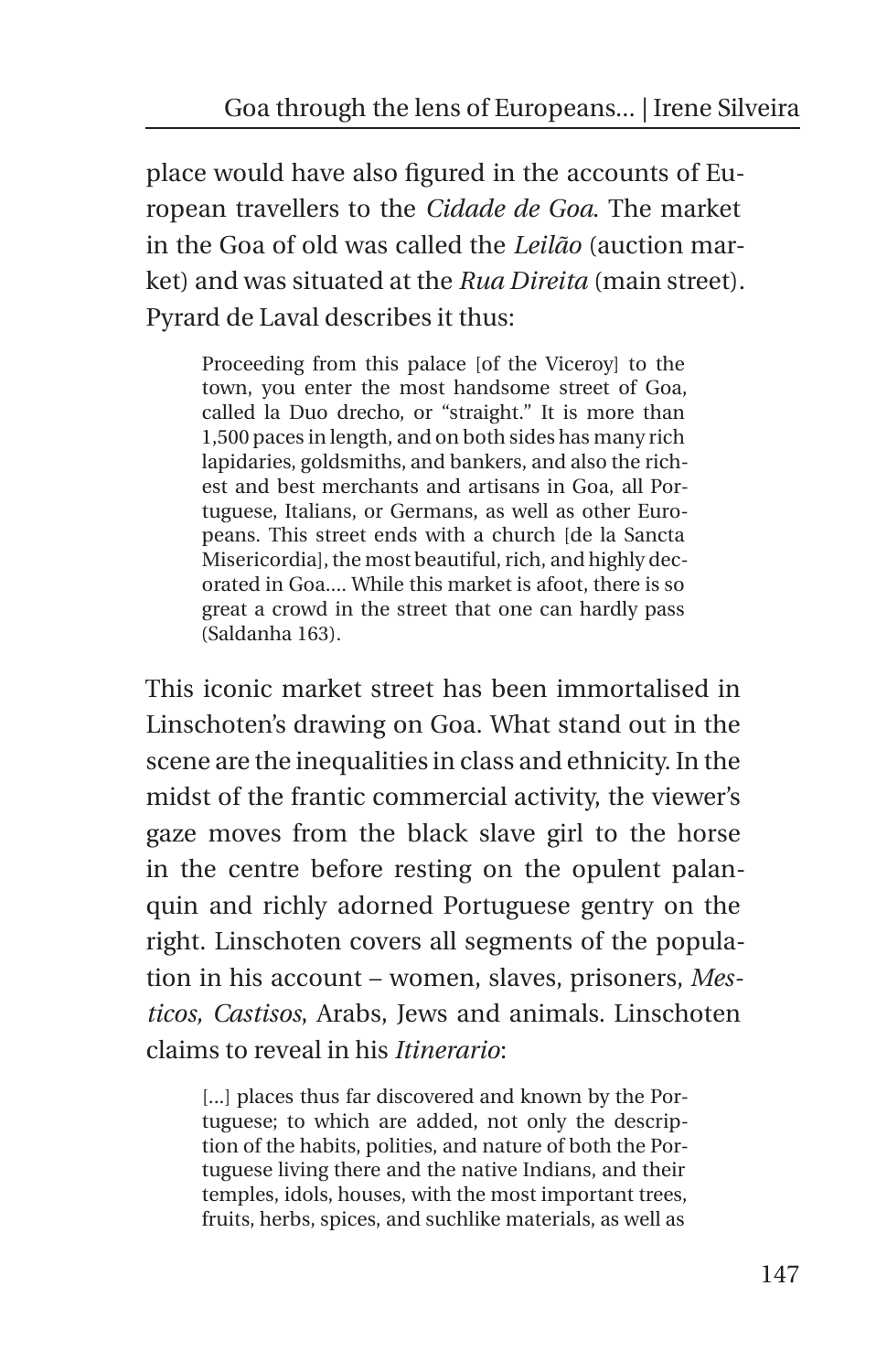the manners of these people, whether religious, political, or economic, but also a short narrative of the commerce [...] Everything described and gathered by the same; very useful, seemly, and also entertaining for all the curious and lovers of strange things. (Saldanha 155).

Travelogues thus seemed to be written for the pleasure of the curious European and for the satisfaction of his urge to acquaint himself with strange things. Pursuit of the different Other was primordial and the description that ensued stressed on the unusual. The encounter with this difference gradually gave rise to what Pramod K. Nayyar calls a "rhetorical transformation of India" (213). Although meant to be predominantly informative for the benefit of the European readership back home, as reiterated by Linschoten, travellers' texts were infused with a generous dose of the marvelous. The initial contact led to an accumulative account bordering on exaggeration which soon saw a subtle shift from benevolent abundance to deplorable excess. In the initial years, a mystifying exoticism coexisted with a demystifying scientific as travellers in awe and amazement sought to paint the land of the plenty. The pleasant profusion in paradise was followed by exaggerated tales of horror. In later stages, the Europeans painted the Indian sphere as deficient. Excess was substituted by a lack, which evidently needed to be filled. This "iconoclastic moral marvelous" trend in writing flattened differences among Indian landscapes, emptied native icons of value and highlighted native moral deficiency; thus paving the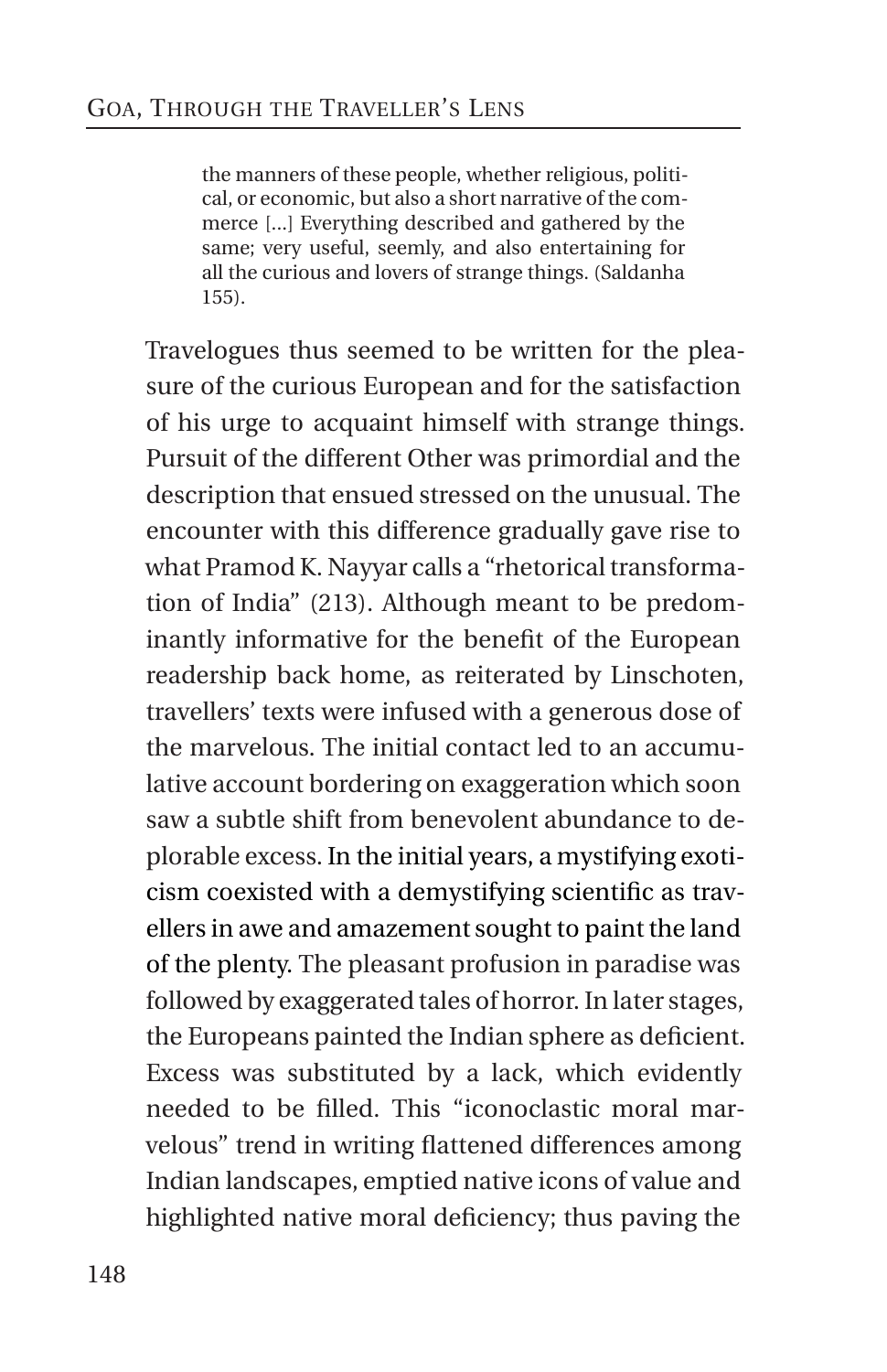way for a repopulation of the Indian scene with English icons (Nayar 218). Thus writing by visiting travellers served colonial interests in a much larger sense. Although Nayar's typology is in reference to English travel writing in the early colonial period and to India in the larger context, clear resonances between these early trends and modern Western perceptions of Goan conditions can be detected.

#### **Recording the Goa of today**

A traveller documenting his impressions of Goa in the present technologically advanced times would resort to more than just the pen. I have thus selected travelogues which present Goa through audio and video recordings and are aimed at a wide public reach through the mass media. The corpus includes travel documentaries in audio or video format by Portuguese, French, German and Russian visitors to Goa.

Nalini de Sousa hails from Portugal but currently lives in Goa from where she heads *Lotus Film and TV Production*. She is well known in the Lusophone world for her documentary series *Contacto Goa* – aired on the Portuguese channel RTP and showcasing the close links between India and Portugal. Sousa's work is prolific; the series cross the seventy-number mark and touch on a variety of topics of relevance in Goa. Through its recording of real, everyday life in Goa and interviews with a great number of locals and visitors, *Contacto Goa* has succeeded in bringing Goa closer to television viewers in far-off Lusophone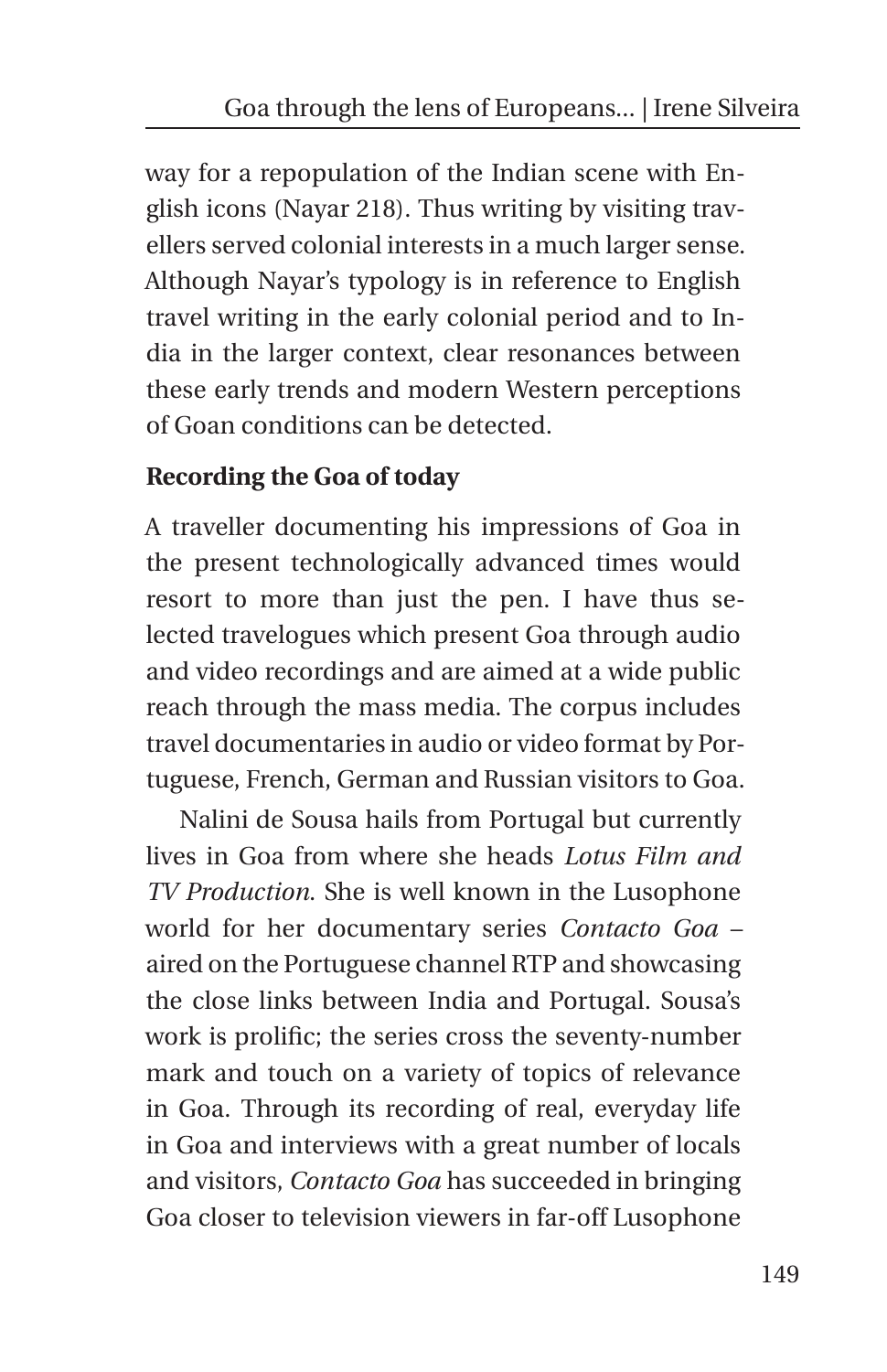places.

*Les Instantanés du Monde* is a book accompanied by a CD and complemented by around ten podcasts. These are essentially snippets taken from the travel experiences of French globetrotter and blogger Anne Bonneau. True to their name, the *Instantanés du Monde* are instants frozen in time, served with just the right dash of magical sounds to make the listener believe that they are still around for the savouring. Anne Bonneau has sojourned in Goa for around two weeks in 2010, and written on the land and its people in heart-warming prose and poetry. The audio recordings with her surreal commentary and authentic conversations with Goans from across the street are sure to seduce any would-be traveller to Goa. Her audio portraits transport the listener into an enchanting Goa that one may not necessarily encounter on the ground.

In a change of tone, the Austrian Rudolf Gottsberger presents us with a realistic documentary film on the Goa of today, with its beauty, madness and filth. The unusual array of visitors is tied to Goa's northern beach landscape (Arambol in particular), and presents a rare view of this land. Travellers vouch for the fact that "you are never alone" in Goa and also confess "you can find company, you can find loneliness". The illusion of Golden Goa – the land of dreams (and *shanti* times) – is carefully shattered as Gottsberger exposes the paradoxes that go into the making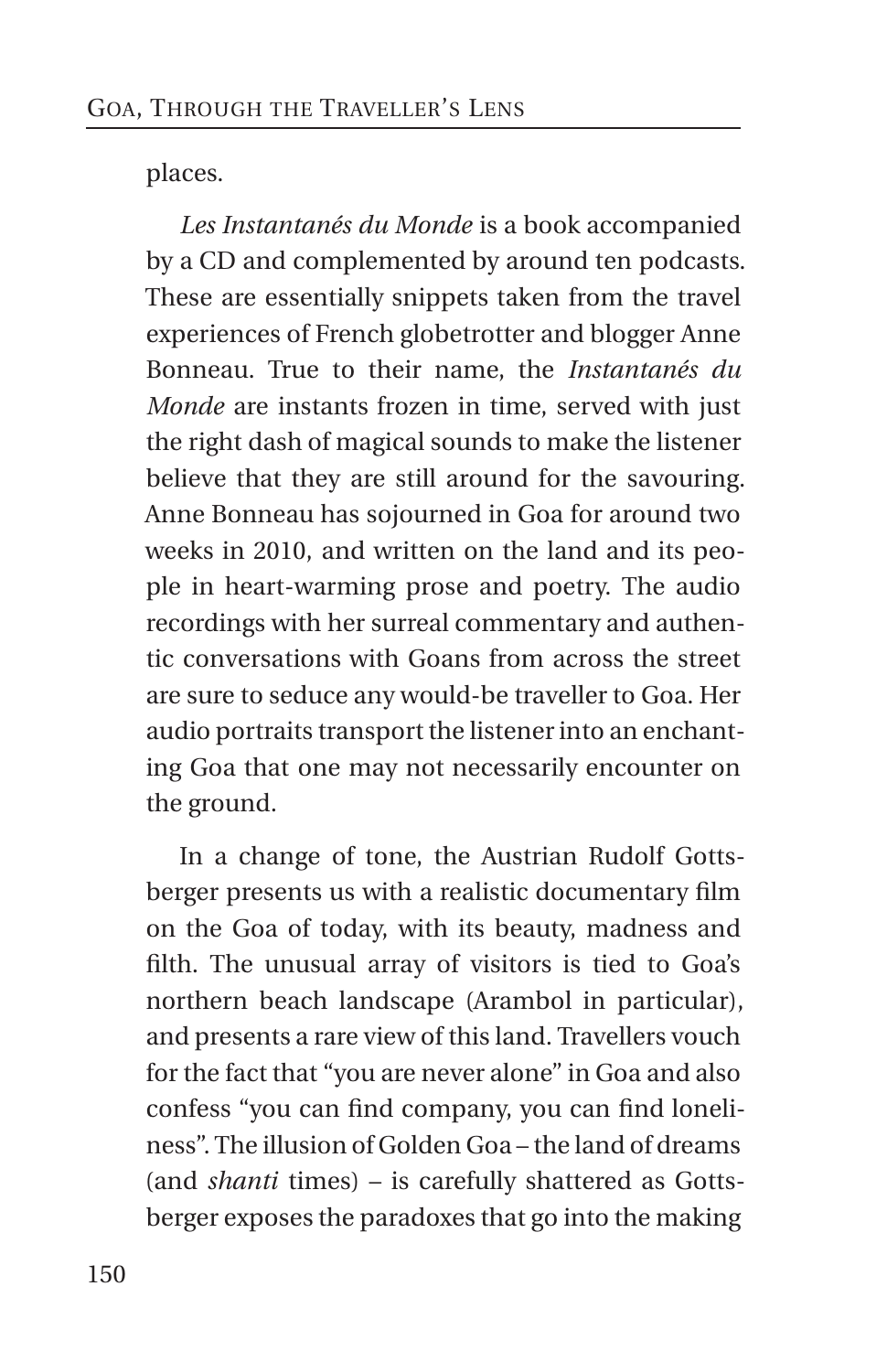of present-day Goa.

In the initial part of my analysis, I shall identify the major tropes in these travelogues. Undoubtedly the Goa of today is far different from that of the yesteryears. Yet, it is important to look for parallels with the writings of classical Western travellers. I do expect differences in style to be connected to writers' experiences and background. In my opinion, it is the original standpoint that will eventually determine the image captured.

The beautiful topography of the land, its green foliage and rich fruit described in the past has justifiably been given due attention through photographs and video footage. Anne Bonneau transports us to this *paradise* via her dreamlike descriptions in sensual prose. The rain of Goa, its wet earth, enchant time and again. The repetition signals a sense of wonder and awe and can be likened to the accumulative trend in early English travel writing. *Contacto Goa* too, documents the luscious fruit of Goa. In this case, more than the mango, it is the cashew that appeals. The episode on the cashew along with interviews with the proprietor of Zantye's*,* a prominent cashew nut processing and exporting firm, brings this popular fruit and nut to the centre-stage. Modern-day botanist Miguel Braganza reveals that in Goa the nut was first eaten only in 1928 and that the cashew itself was a relatively later entrant into the Goan soil (post 1720) and hence missed making it to Garcia da Orta's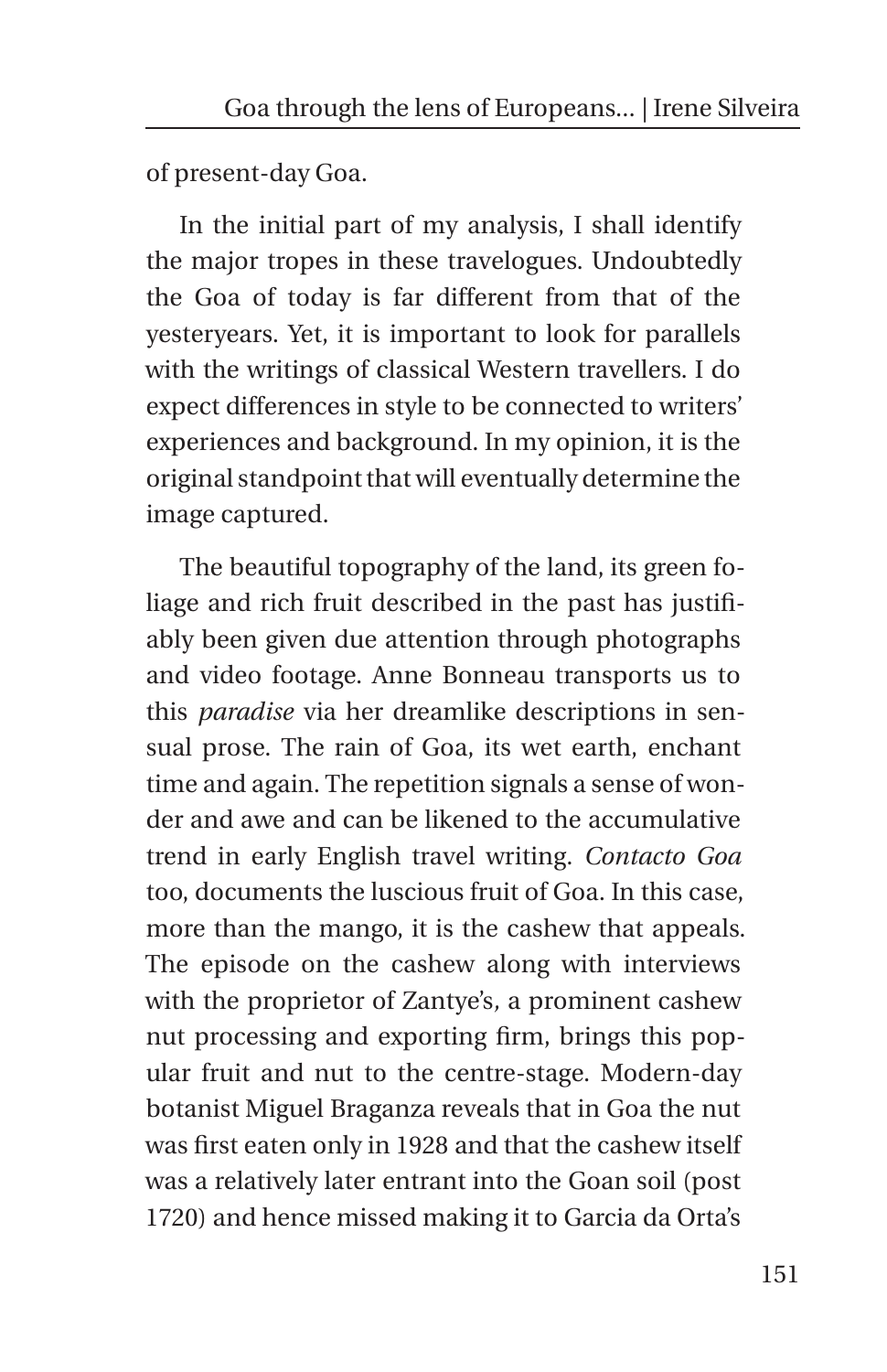monumental *Coloquios dos simples e drogas da India* ("Contacto Goa" 23). Such inter-textuality between travelogues and centuries is fairly common and of particular interest.

Amongst *Contacto Goa*'s many interviews, is one which connects with the travelogue of Linschoten – that of a descendant of the *Vaidyas* of old.[2](#page-21-0) This episode stresses on the continued popularity of indigenous medicine, revealing the relation between the owners of present-day iconic Hindu Pharmacy in Panjim and the well-known Ayurvedic medic *Dada* Vaidya. ("Contacto Goa" 61). Indian healing systems proved their value in the Portuguese era and continue to hold their sway over Europeans in Goa. Their present popularity among Westerners in Goa is well documented by Rudolf Gottsberger. The third story in the series testifies to the effectiveness of Indian healing. Maya hails from Russia and talks candidly about how she was cured from a serious illness thanks to the meditative dance form that she now practises and promotes with her friend Tanit. The therapeutic dance focuses on physical and mental well-being, and has influences of Sufi and Indian temple dance practices. The documentary also speaks of the appeal of Ayurveda and other ancient Eastern forms of healing among the Westerners in Goa. ("*Goa is not India")*.

<span id="page-21-0"></span><sup>2</sup> *Vaidyas* and *Pânditos* are terms used to designate indigenous doctors in Portuguese times.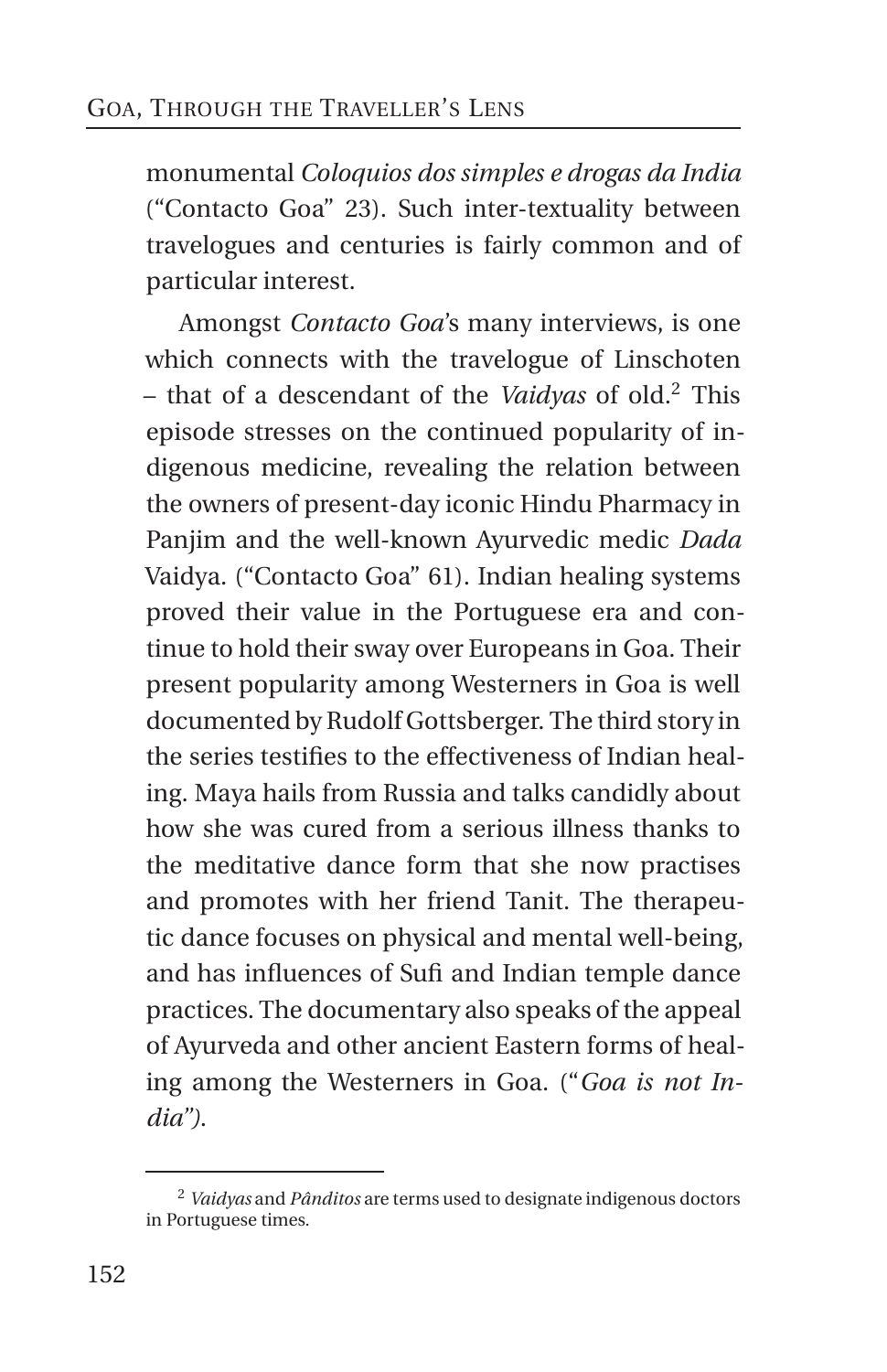Gottsberger trains his camera on the Jews that inhabit the Goa of today; he offers rare video footage of a Jewish wedding on the coastal belt – a poor attempt at recreating a big fat Indian wedding. The bride arrives on the beach, dressed in a white wedding gown and riding a decorated horse; she is unceremoniously assisted by men, rather than by her own maids of honour (who incidentally are White women wearing red saris); her husband is dressed in Indian festive attire, the marriage is solemnised on the beach by a Jewish rabbi, and the ceremonial prayer shawl is revealed to have been bought at Mapusa market from a certain Mohammed. The bride imagines herself a princess and is accompanied down the streets and onto the sands by a modest retinue of scantily clad tourists and informally dressed locals. Understandably, the scene does not have much in common with the illustrious Jews of Goa's past.

The Gaunkari or Gaonkari system also finds a mention, especially in Bonneau's work, $3$  as do Goan people from different strata of society. In contrast to the derogatory portrayal of natives by sixteenthcentury travel writers as "palanquin bearers, galley slaves, petty traders, deceitful feudatory chiefs, and heathen savages..." (Axelrod, Fuerch 443), Bonneau as well as Sousa focus on folk tribes and their customs, bakers and vendors, fisher-women, taxi-

<span id="page-22-0"></span> $3$  Victor Hugo Gomes in his conversation with Bonneau asserts that Goa's true heritage lies in its unique Gaunkari system ("Instantanés 2" 00:03:18-38)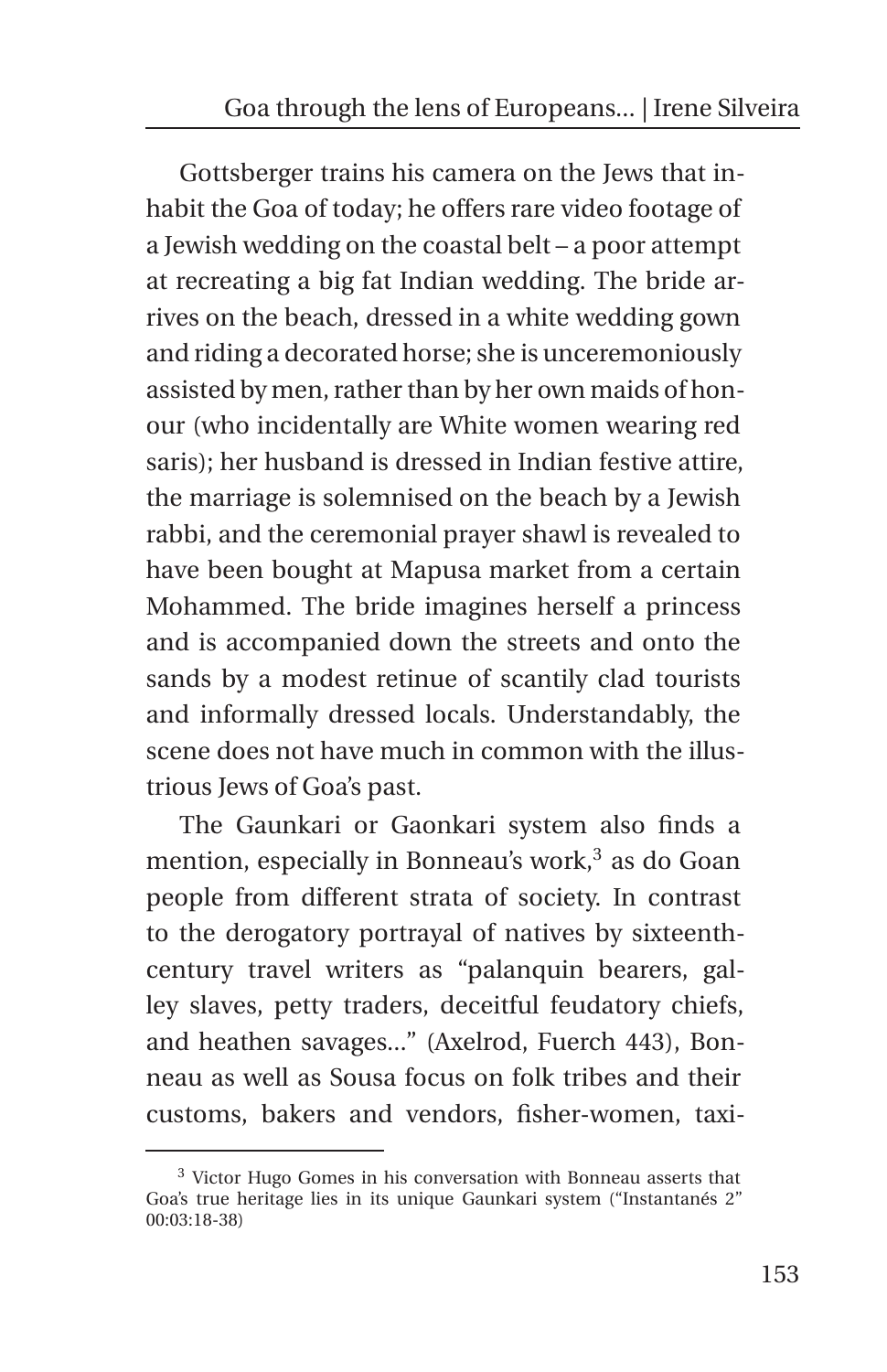drivers, men of religion, musicians, artists, writers, architects, intellectuals... This representation of a cross-section of the Goan populace is certainly in more positive terms, yet leaves much unsaid or overinterpreted. The listener is left with a false impression that bakers in Goa have French bakeries<sup>[4](#page-23-0)</sup> (Bonneau 83-84), sausage vendors are fluent in five languages-including Portuguese<sup>[5](#page-23-1)</sup> (Bonneau 85), every Goan has music and jazz "in his blood"[6](#page-23-2) ("Panjim" 00:15:42- 48), upper-class intellectuals have made a "pact with the coloniser" and their houses have "nothing Indian about them", $7$  ("Chandor" 00:04:18-24). Scenes are conjured up – of football games (with no mention of popular cricket matches), of an august mansion where coconut oil is purportedly extracted and which turns out to be a modest house (Bonneau 84). Claims

<span id="page-23-0"></span><sup>4</sup> The bakery run by Gil Gomes displays the signage "French Bakery". Its products however are more Goan than French. Bonneau seems delighted in her find of a "French bakery" but makes no mention of any Goan bakeries serving baguettes, croissants and such French fare. She concludes that Goans eat *pão* (as do the French – *le pain*) and both are very similar.

<span id="page-23-1"></span><sup>5</sup> The sausage vendor, Florence Lobo, is portrayed to be fluent in multiple languages including Portuguese. It is highly improbable that she is capable of communicating in Portuguese with the exception of a few mispronounced phrases.

<span id="page-23-2"></span><sup>6</sup> Alex Fernandes claims that Goans have music and Jazz in their blood. Bonneau is merely documenting a stereotype. Not all Goans are necessarily Jazz music fans.

<span id="page-23-3"></span><sup>7</sup> Bonneau makes this assertion following her visit to the Menezes Braganza house in Chandor, and her encounter with Aida de Menezes Braganza, a descendant from the family of Luís de Menezes Bragança, the famous Goan journalist known for his anti-colonial writing. Bonneau has mistaken the true identity of the Goan Catholic elite and assumed that they had nothing Indian about them. The fact remains that many Goan elites were proud of their Indian roots and spoke out against the colonizer.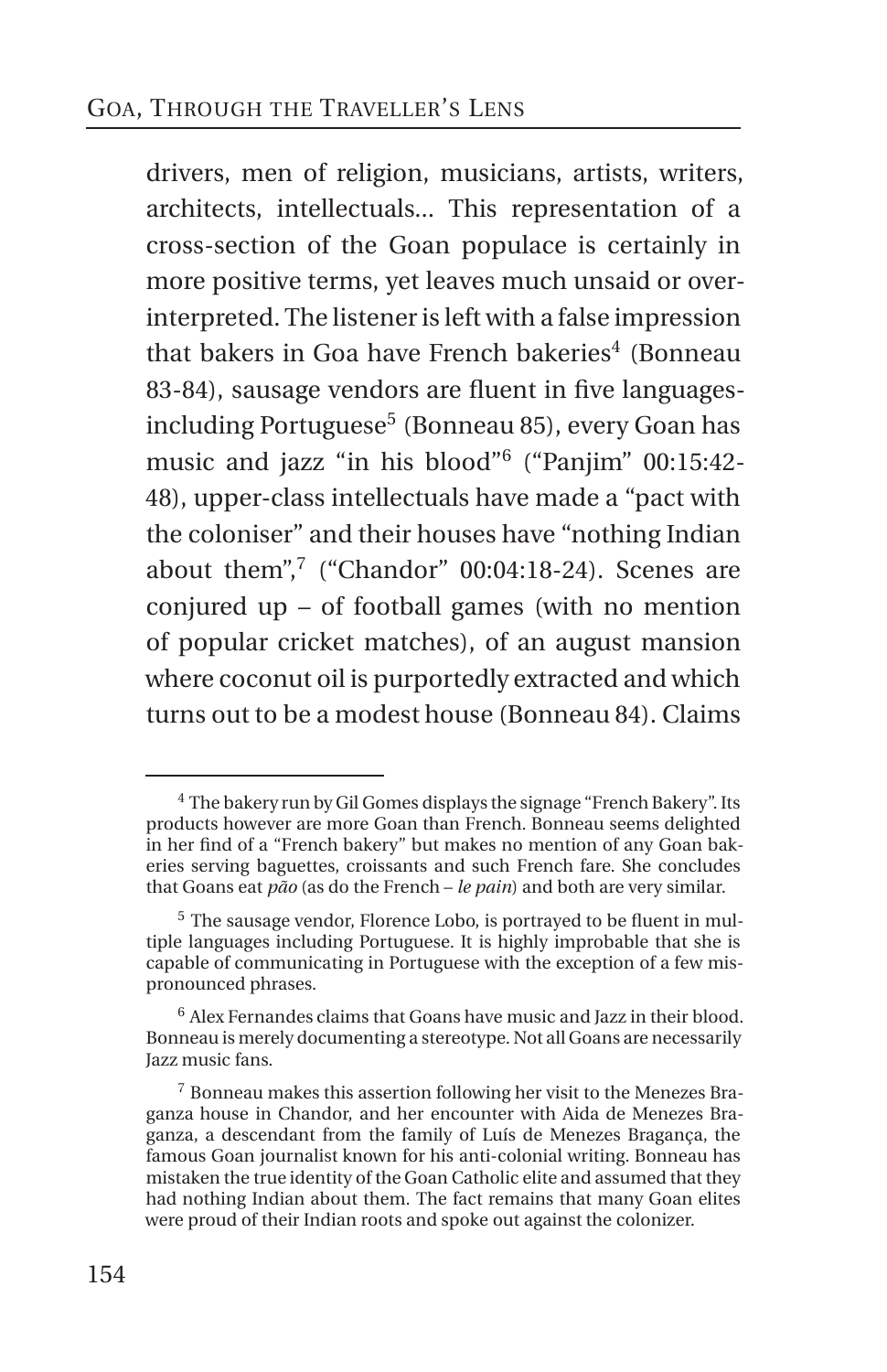like "it is Portuguese to be drunk in the afternoon",<sup>[8](#page-24-0)</sup> ("Panjim" 00:13:00-32) are evidently either half-truths or exaggerations, rooted in an inadequate knowing of the Other. Bonneau confesses her ignorance when she states that Europeans cannot tell the difference between Andhra Pradesh and Tamil Nadu. She then applies the same yardstick to Goans claiming that Portugal and France is the same seen from Goa (84). This is entirely incorrect and most Goans are aware of Portugal and France as being distinctly different.

Gulfs in knowledge are apparently bridged by turning towards one's own culture. Faced by an experience of overwhelming strangeness, the visitor often attempts to correlate with his own culture and reinterprets the contact with the Other in his own cultural mould. The Other thus begins to resemble the Self in the mind's eye. Bonneau sees Goan sausages arranged as a *chapelet* (rosary), connects the Goan *choriz* (sausages) with the European *chourisso*, draws connections between the Goan *pão* and the "*pain*" (French bread), terms the Goan tea break the "*pause café-tartine"*; she has also reinterpreted the Goan *bhatcar* in the Konkani stage *tiatr* as the "*Arlequin*" [9](#page-24-1) of French theatre.

Bonneau is delighted to stumble upon a French

<span id="page-24-0"></span><sup>8</sup> Bonneau is again providing a stereotypical representation, which is far from the truth.

<span id="page-24-1"></span> $9$  Arlequin (or the Harlequin) is a typical character in French theatre. Bonneau identifies the *bhatcar* character common in Goan *tiatr* with Arlequin.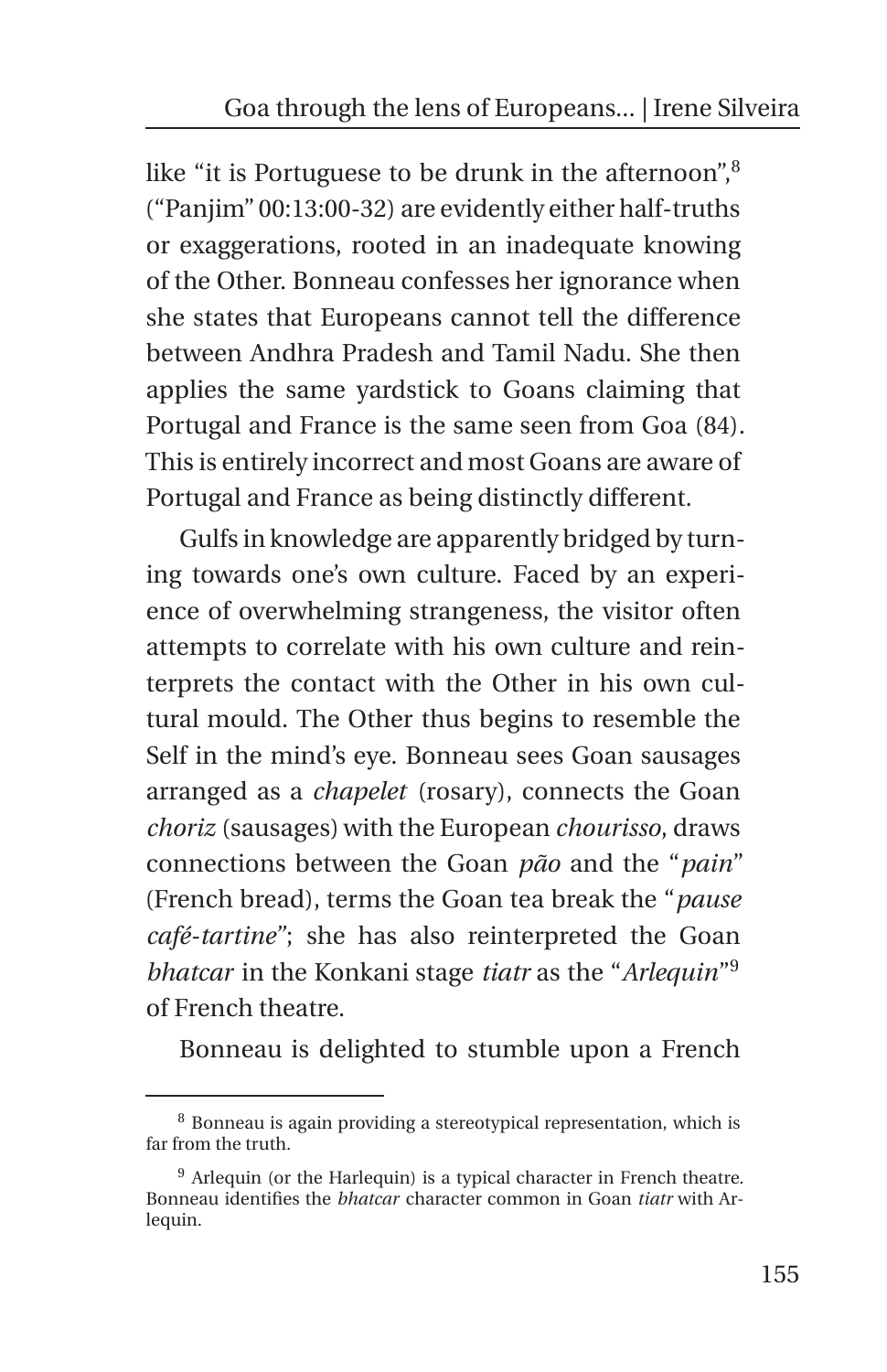bakery (which ironically only bears the name and serves no French bread, of the likes of croissants and baguettes, both of which are however available in Goa), to discover that a Goan is interested in environmental and social issues, like so many French people. She has found a Victor Hugo in Goa (surnamed Gomes) – and his name is music to her ears! "C'est son nom, Victor Hugo", she proclaims triumphantly<sup>[10](#page-25-0)</sup> (Bonneau 88). In matters relating to religion too, she draws on her native cultural representations: she compares the offering baskets at church in the two countries, and is impressed by the *Sãn João feast* in Goa. She unwittingly terms the local Catholic tradi-tion of jumping in the well as "pagan".<sup>[11](#page-25-1)</sup> ("Saligão" 00:13:27-14:10). Although these are minor aspects that do not appear to make a great difference in the portrayal of Goa, they serve as indicators of the viewpoint through which the French traveller sees Goa.

Despite some attempts in stretching one's imagination, Bonneau's documentary may be held in stark contrast with its German counterpart. Magical Goa turns dark and morbid in *Goa is not India*. Repulsive images of cripples crawling, woman coolies running behind taxis, haggling vendors and a narrative of Goans being out to cheat every foreigner pervade

<span id="page-25-0"></span><sup>&</sup>lt;sup>10</sup> "It's his name, Victor Hugo". Bonneau alludes to Victor Hugo, the monumental French writer known for his interest in social causes.

<span id="page-25-1"></span><sup>&</sup>lt;sup>11</sup> The jumping in the well tradition linked with the São João or Sãn João Feast can hardly be termed pagan or non-Christian merely because it is not celebrated in the same manner here as in the West.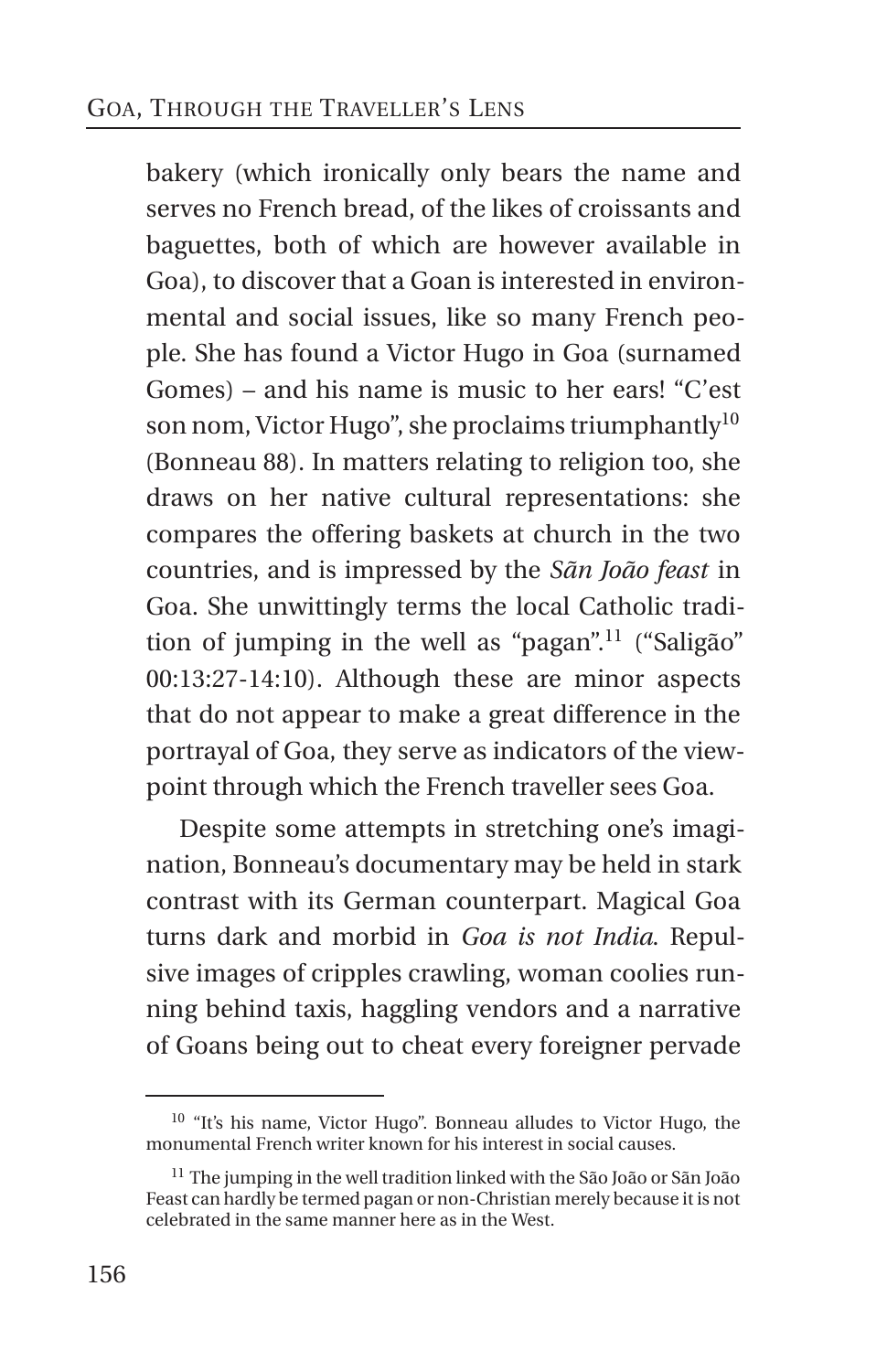that account. This supposedly rampant behaviour is rationalised by the European as a sort of return colonisation. Having been exploited in the past, the natives thus purportedly see Europeans as a "walking wallet" to extort money from. ("Goa is not India", Rudolf Gottsberger.) The focus is on Westerners living and doing business in Goa. The local police are maligned for taking bribes but also for doing their duty and enforcing security measures which become a hindrance to European business activities. The rhetoric opposes the "They" to "Us" and presents the natives and the Europeans as watertight compartments and warring entities. Indians are portrayed as inefficient and incapable of building a bridge in less than 15 years ("Goa is not India", Elena Slovush). Ironically the travel writer also confesses that he would like to know Indians better.

Knowing the Other entails spending time with the Other, inattentive, unbiased observation and fruitful conversation. Speaking the Other's language and using interpretative services where required are expected to lessen the Tower-of-Babel effect. Although the classic European travelogues of past centuries were for long preferred in academic circles in view of their objectiveness and freedom from pressures exerted by the Indian power classes and a familiarity with the sights of India, Eugenia Vanina questions the veracity of these accounts by pointing to the linguistic inadequacies of the Western travellers, very few of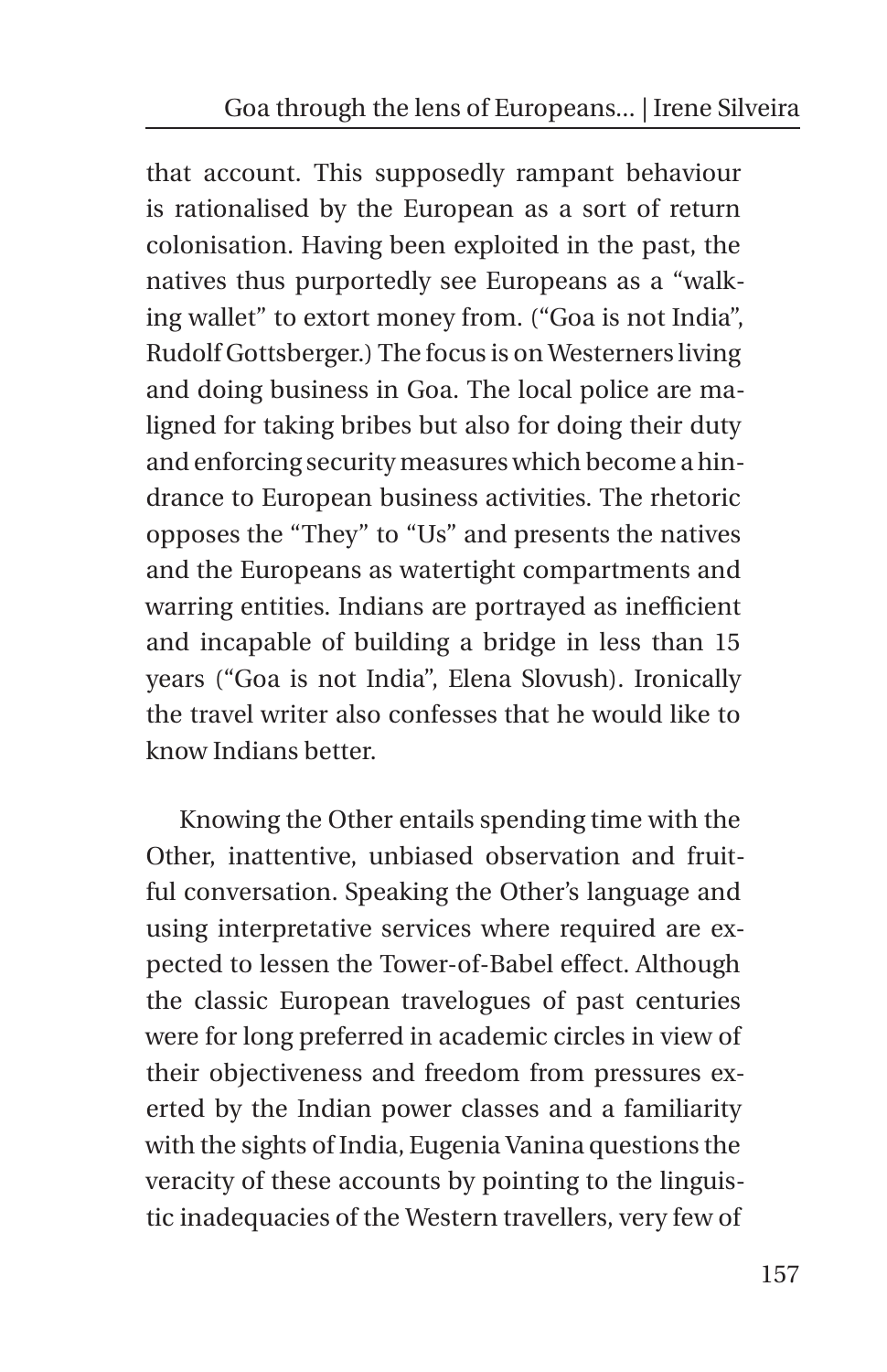whom were proficient in the native languages (270- 271). Hence, the importance of language in contacts with natives and subsequent observations cannot be overlooked. The Western texts are today examined in the context of their writers' socio-economic background and home country conditions. They are no longer viewed as objective sources of information but as interesting renditions of the Indian scenery, duly coloured by the writers' stereotypes and constructs of the Indian Other.

Subsequent to this research, I argue that knowledge of local languages, and close links with the local population in its diversity can yield a more truthful version. *Goa is not India* is primarily in English with some parts in German, *Les Instantanés du Monde* is in French interspersed with English and at times Konkani. It is noteworthy that the French is mainly a translated voice-over of the original English and that the documentary maker found it pertinent to enlist the services of a Goan proficient in French to interpret and facilitate her interactions with the Goan landscape. On the other side of the spectrum is *Contacto Goa,* which although predominantly Portuguese, registers English, Konkani, Hindi, Marathi, and French through its conversations with different sections of the population. A voice seems to be given to all communities in Goa, and Hindu culture and way of life is sufficiently represented. *Les Instantanés du Monde* – the fruit of a two-week long maiden voy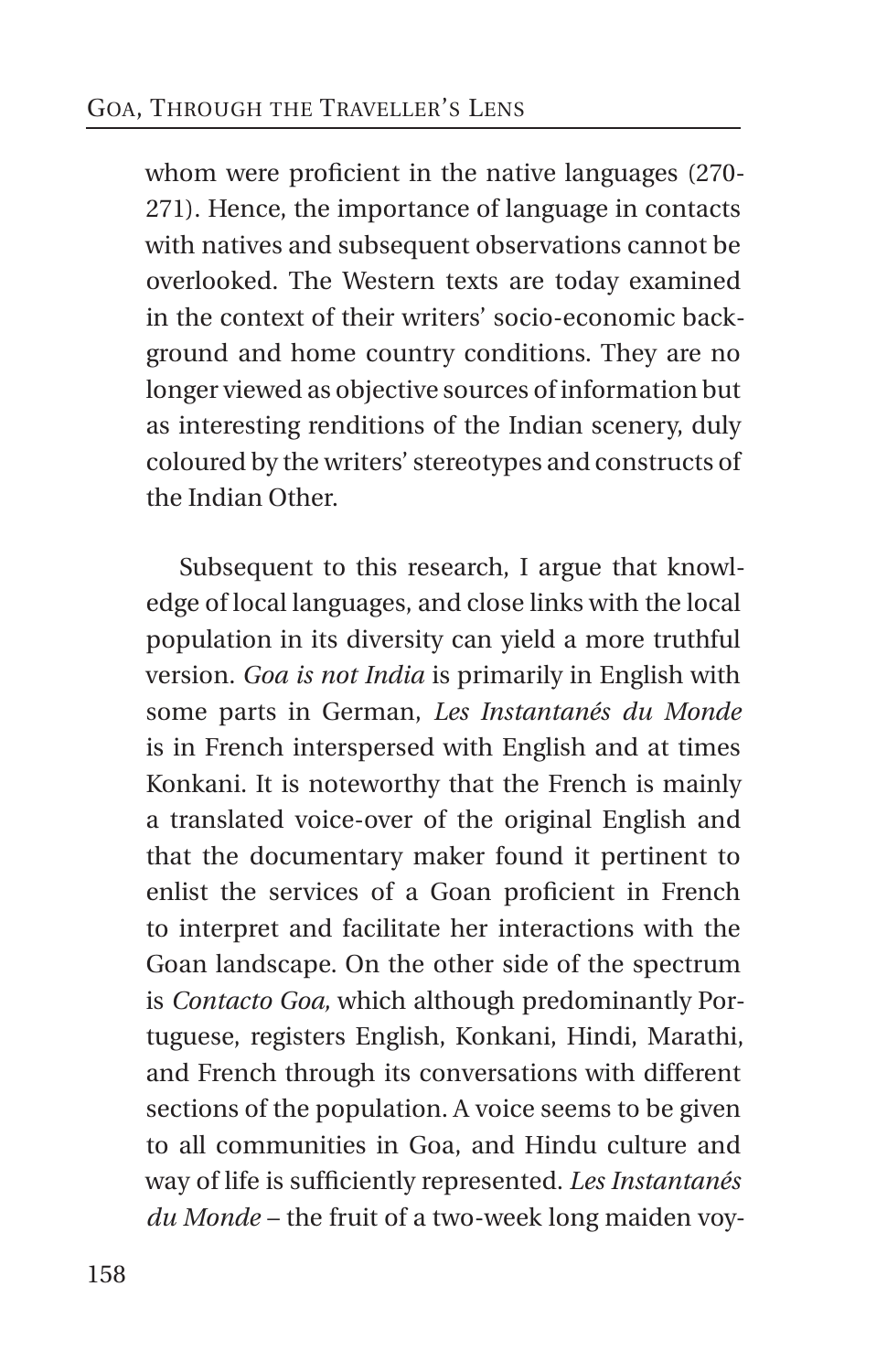age – over-represents the Catholic community and highlights the Portuguese face of Goa while eclipsing its Indian side. In the case of *Goa is not India*, the entire local population is silenced in favour of the European voice.

#### **Travelogues within travelogues**

Travel narratives are often interlaced with other travel stories which may be in to Goa, or out of Goa. Sousa interviews folk artists and *dhalo* dance performers who evoke their trips to Rajasthan and to "Reshia" (Russia) ("Contacto Goa" 1). Similar is the account of José Custodio Faria's days in Portugal and France, and the famous incident where his father is reported to have encouraged him with these words uttered in Konkani – *kator re bhaji*. [12](#page-28-0) The power of words is scientifically acknowledged today as the *power of sug-*gestion. Isabel da Santa Rita Vaz<sup>[13](#page-28-1)</sup> in her conversation with Sousa labels Abade Faria as a son of this soil and claims that the Goan hero never did stop being a Goan. This particular episode of *Contacto Goa* pits Goans against Portuguese by bringing to the fore understated elements regarding discrimination against Goans which was to culminate in the Pintos' Revolt

<span id="page-28-0"></span> $12$  A phrase used in local parlance to encourage and boost morale. José Custodio Faria's father is reported to have uttered these words in Konkani and spurred him on, in a key incident when he was to speak in public in Europe. The words did have their desired effect and more. They probably inspired Faria to research on the power of the human mind and present hypnotism to the world.

<span id="page-28-1"></span><sup>&</sup>lt;sup>13</sup> Retired English professor and theatre personality in Goa.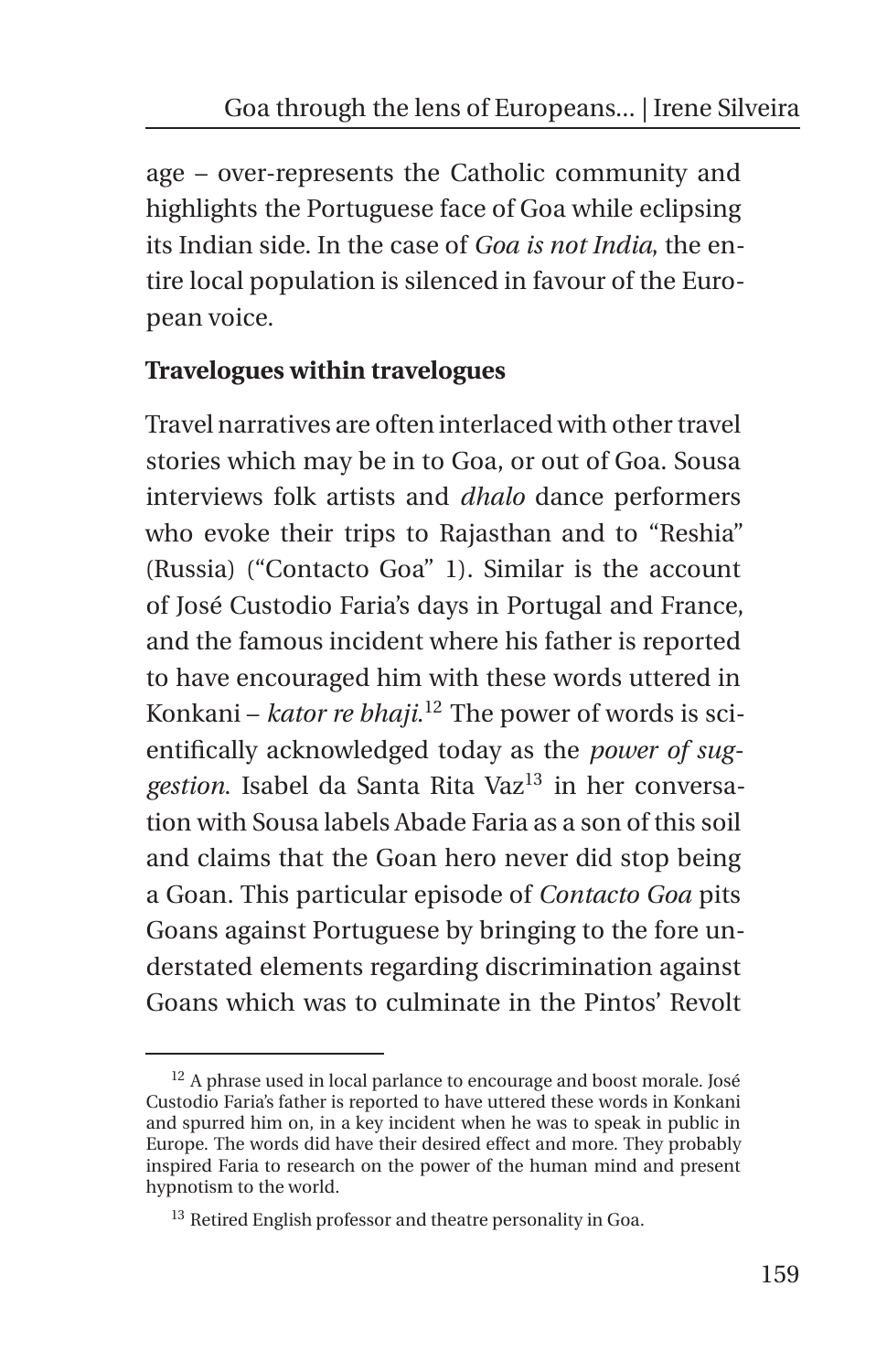masterminded by Catholic priests ("Contacto Goa" 26).

Another illustrious son of Goa whose travel tales are recorded by Sousa is Francisco Luis Gomes, the *Prince of Intellectuals*, who fought for the democratic rights of Goans in the Portuguese Parliament. An anecdote is told in vivid tones: In Portugal, Gomes speaks about the beauty and riches of his land. He says the natives are so rich, that they do not wash their dishes after meals; they merely throw them out ("Contacto Goa" 36). The plates he referred to were probably made of leaves and not of fine porcelain as would have been imagined by his European audience. Multiple ways of seeing the same reality characterise inter-cultural meeting points. Alex Fernandes, Goan portraitist and photographer, who lived and worked in Kuwait, confesses to Bonneau that despite learning Arabic during his time there, he still had to deal with cultural differences in social behaviour *vis-à-vis* women in the Arab world ("Panjim" 00:03:10-35).

Goa has seen a wide range of travellers down the centuries. Some are paradoxically situated between two worlds, having sojourned in Goa and in the West. Others are of Goan origins... such as Wendell Ro-dricks<sup>[14](#page-29-0)</sup> who came down from France upon being exhorted by a lady at the *Yves Saint Laurent* fashion house, to look to his homeland for inspiration

<span id="page-29-0"></span><sup>14</sup> Well-known fashion designer from Goa. Lived in France.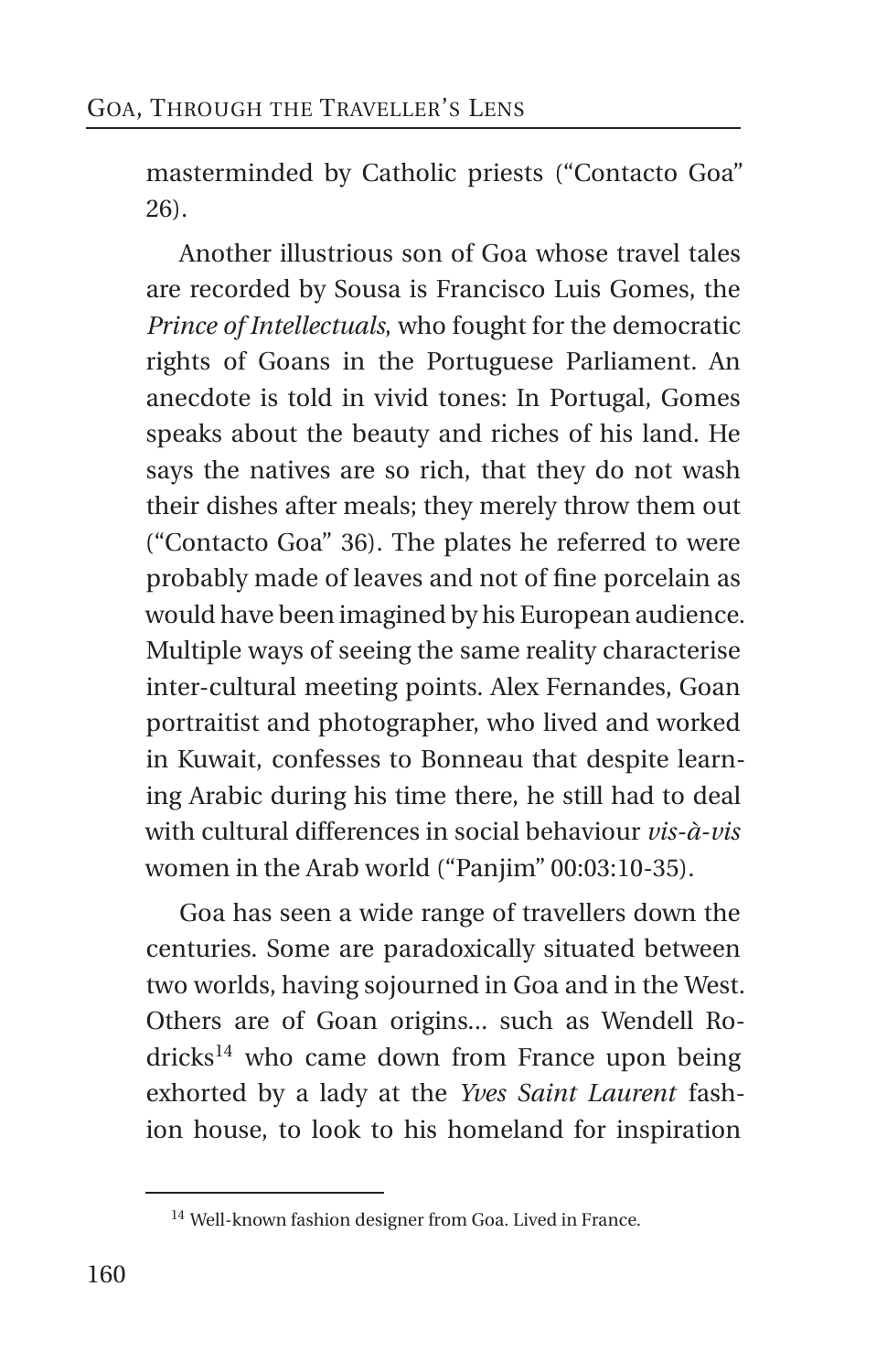("Colvale"  $00:01:55-4:25$ ); and Remo Fernandes<sup>[15](#page-30-0)</sup> who in a reversal of travel trends, was inspired to be an Indian hippie in Europe. ("Siolim" 00:01:00-29). Both speak to Bonneau in French. Then there is Nalini Sousa herself who traces her origins to Goa. In an interview with Sousa, Anuj Timblo, on vacation from the United States, gives credit to his Goan family for permitting him to pursue his dreams in music, and to Indo-Portuguese Goa for being his muse ("Contacto Goa" 2). Margaret Mascarenhas has also returned to Goa from America and collects art by Goa-based artists when she is not penning novels on Goa.[16](#page-30-1) She expands the definition of the *Goan artist* to include all artists creating out of Goa. Mafalda Mascarenhas is one such Western artist among the many who see Goa as an ideal place to unleash their creativity ("Contacto Goa" 3).

That Goa is populated by Europeans who live and work out of the place is given much credence by *Goa is not India*. However, the Europeans are shown to interact mainly among themselves and to do business in this land which alternately attracts and repulses them. On the other hand is Sousa's narrative where Europeans live and work and create together with locals in an attempt to add to Goa's financial and cultural value. Episodes dedicated to architecture explain that the architectural style typical of this

<sup>&</sup>lt;sup>15</sup> Famous Indian pop star. Of Goan origin. Travelled through Europe.

<span id="page-30-1"></span><span id="page-30-0"></span><sup>16</sup> Her acclaimed work includes the novel *Skin* amongst others.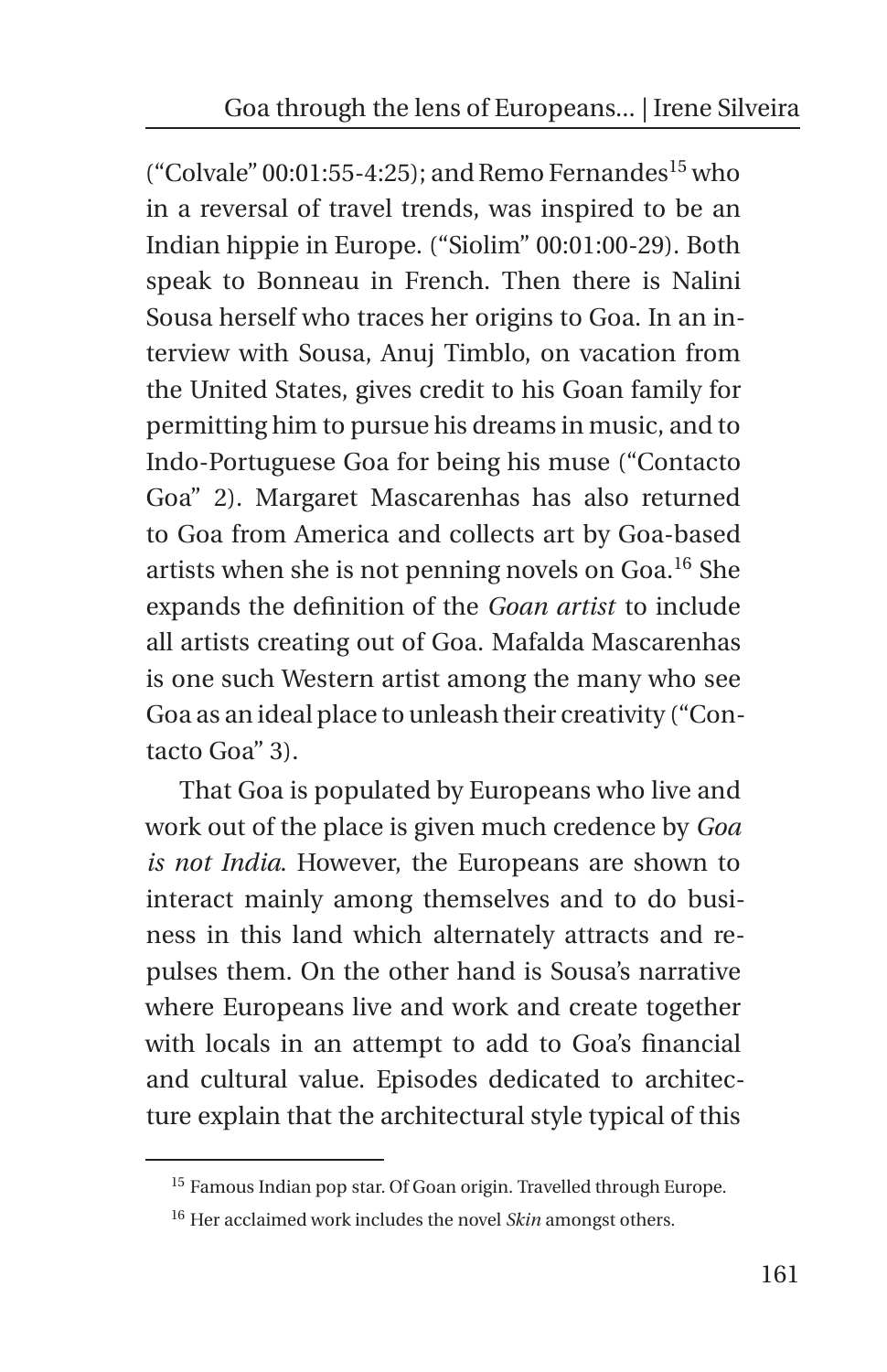state is veritably Indo-Portuguese in character. It is no longer Portuguese or European, rather the original creation of the Catholic and Hindu elite in Goa ("Contacto Goa" 4,5). Contacto Goa's stress on the *Indianness* of Goa is unmistakable. The makers of the documentary series give enormous footage to Hindu and Indian customs, evoking prehistoric Neolithic settlement sites, Hindu gods, temples and festivals, folk dances, ancient deities, Maratha vestiges and the like, all narrated in English and in local languages, aptly translated into Portuguese for the global Lusophone audience.

#### **And Goa is....?**

Just as in centuries gone by, recent narratives have attempted to capture the essence of Goa and reconstruct it for the Western viewer. Anne Bonneau has done it beautifully, conjuring up magical imagery of a Golden Goa through poetic reading, realistic sounds, authentic noises $17$  that surprisingly prove to be music to the ears. Everyday marketplace haggling and the noise of blaring horns are transformed into sweet sounds. The rain is magical and the muddy slush is pleasing to the touch (Bonneau 88). Goa is wonderful beyond compare! Rudolf Gottsberger works at the other end of the spectrum, beating the drums about Goa's supposed innumerable failures. The multitude of negatives is appalling. Goa seems to bear all that

<span id="page-31-0"></span><sup>&</sup>lt;sup>17</sup> Bonneau intersperses her narration with local music and sounds singing, bargaining, traffic, rain etc.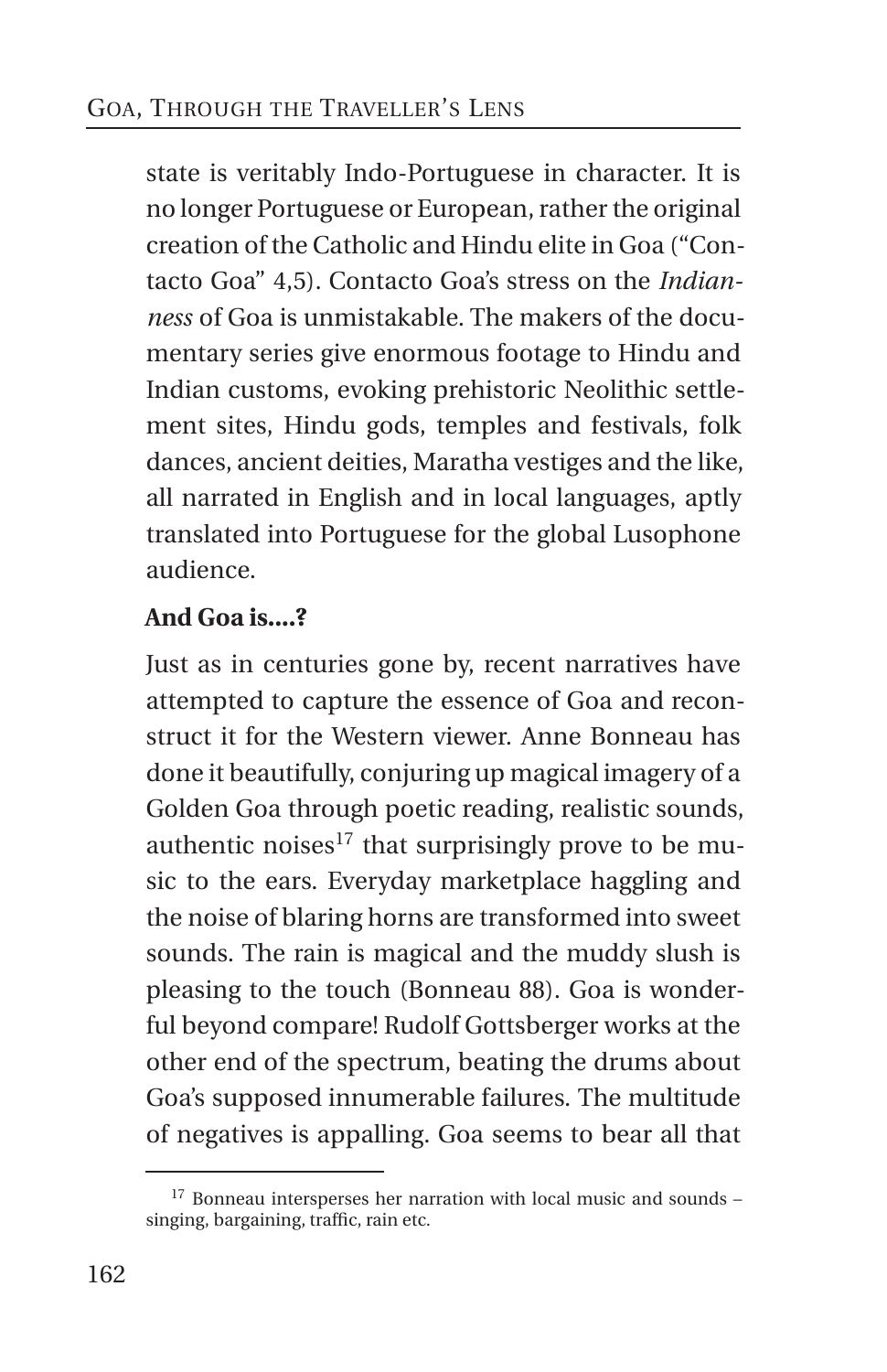is unwanted in great measure – corruption, apathy, filth. In addition, the moral values of the natives are questioned, thus creating a space for the traveller. Natives are portrayed as corrupt, unprofessional, lazy, and undependable, inferring that the Westerners are far more capable of running successful businesses in Goa. In the past too, travellers juxtaposed the *Enlightened Self* with the *Other*, drawn up as a savage in their eyes. Parallels with Nayar's typology stand out, as the two narratives (Bonneau and Gottsberger) show a dramatic shift from excessive beauty to exaggerated horror before arriving at a moral marvellous and casting doubts on the value of the native way of life.

Of the three narratives examined, that of *Contacto Goa* alone seems fairly authenticated and objective. Bonneau's story-telling is highly emotive and exotic, and she deals with the unusual by linking it in some way to her own culture. Gottsberger is extremely critical and contrasts Goa's deficiencies with the supposed plenty of Western culture. Overall, it is Sousa's informative and interpretative presentation that through the use of multiple sources – Indian, Indo-Portuguese and Portuguese – succeeds in constructing Goa as a multicultural entity. The vantage point, in this case, is no longer the West. She moves from her comfort zone into the everyday Goa and does not hesitate to look back at Portugal with a critical eye.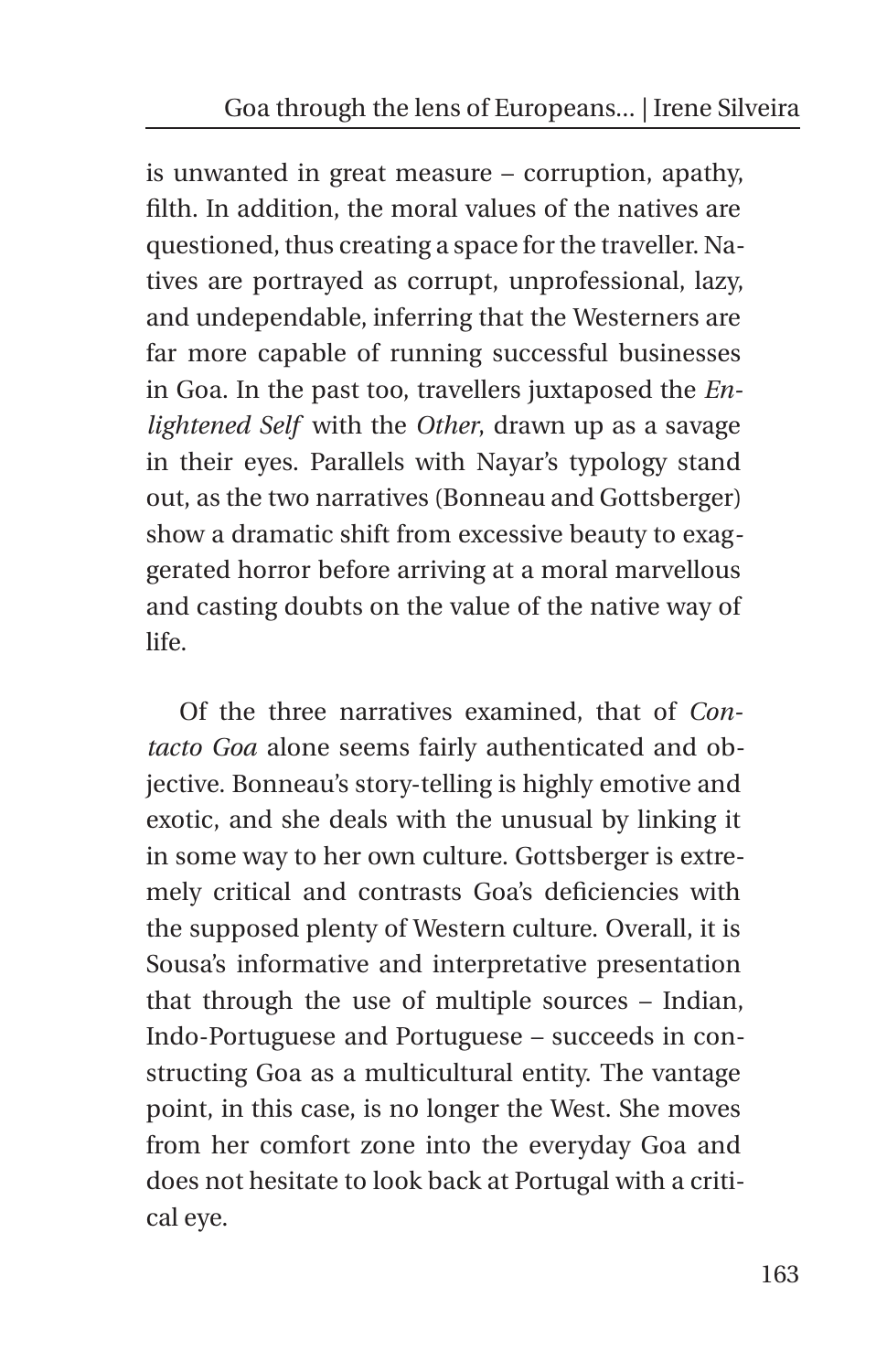Goa's mysterious allure lies in her contradictions. In the past, Western travellers attempted to define her as the *Rome of the Orient*. "Goa is not India," firmly states Leon Rebelsky. Gottsberger lends his approval by entitling his documentary accordingly. Bonneau too assumes that "there is nothing Indian in this house"[18](#page-33-0) during her visit to the Menezes Braganca House in Chandor, overlooking the stellar presence of Luis Menezes de Braganca and his anti-colonial writings. She later arrives at the very same conclusion – "Goa is not India"[19](#page-33-1) ("Panjim" 00:08:40-49). Despite a semblance of valid evidence, these attempts at defining Goa remain factually incorrect and largely incomplete. The French and the German narratives define Goa by an absence and a negation, leaving much unsaid.

So what is Goa? The version delivered by *Contacto Goa* presents this space as essentially Indo-Portuguese. Nalini Sousa answers the enigma by showcasing facets of Goan culture that are Indian and Portuguese while stressing on the confluence of the two. Synthesizing forces such as the sounds of *bhajans* sung in a Christian church are given due representation in many episodes.

An encounter with the Other produces varied responses. Thierry Wilhelm – world traveller – enjoys

<span id="page-33-0"></span><sup>18</sup> "...rien d'indien dans cette demeure"- Bonneau's original translated as "there is nothing Indian in this house".

<span id="page-33-1"></span><sup>19</sup> "Goa n'est pas l'Inde" – Bonneau's original translated as "Goa is not India".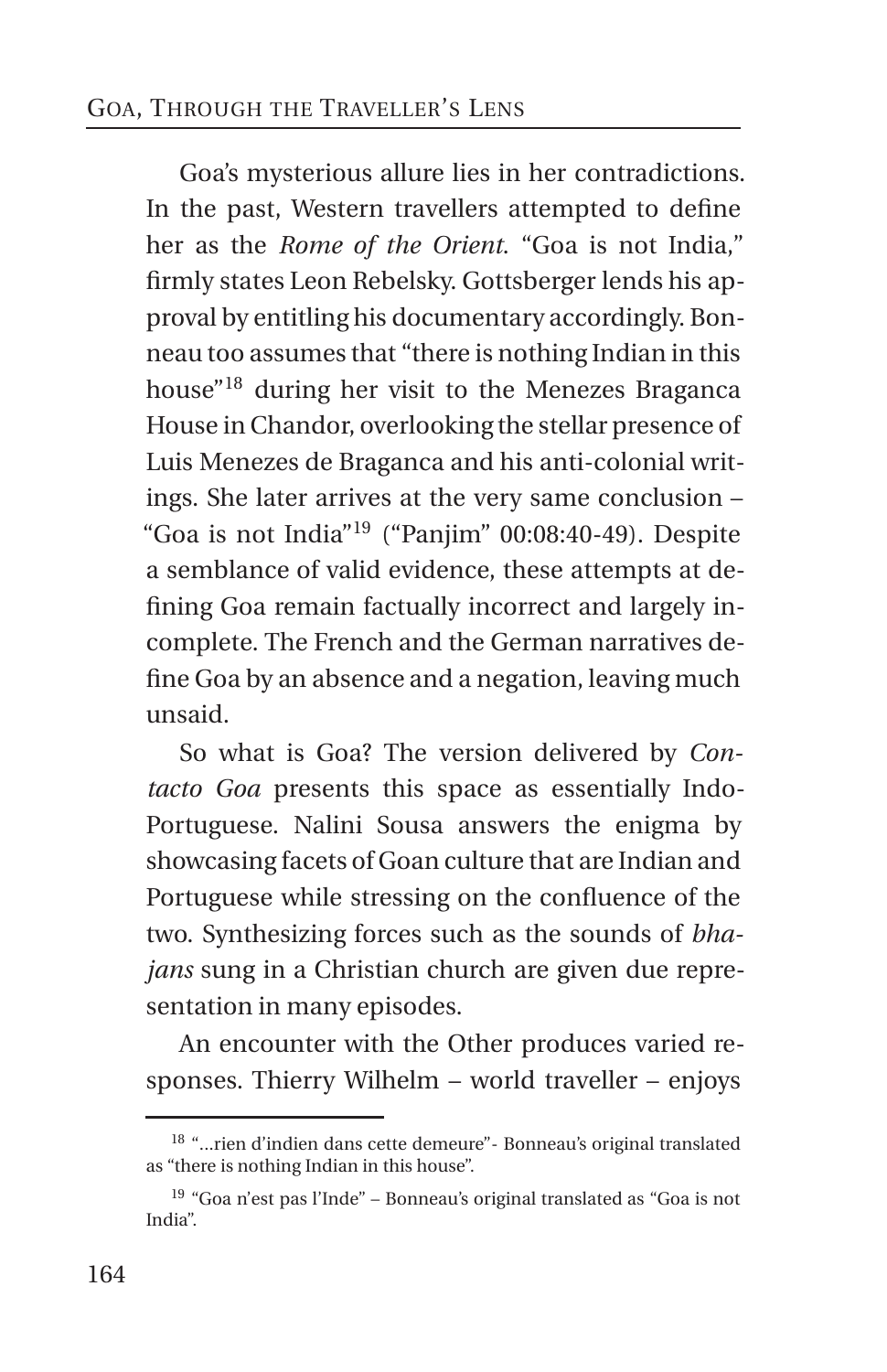the interpersonal encounter and the cross-cultural exchange in the course of his travels. However, he states, as did the Western travellers of the past centuries, that he wishes to satisfy his curiosity ("Goa is not India"). Are accounts of the East meant primarily to satisfy the curiosity of the Western traveller and audience? In my conclusion, I choose to reflect on Mafalda Mascarenhas' reaction vis-a-vis Indian tourists. In a candid conversation with *Contacto Goa*, this Portuguese artist in Goa states that she finds the sari to be a sensual garment. She explains that to the Western gaze a bikini on the beach is regular fare while a sari is erotic. However, she is acutely aware that the reverse is the case of the Indian gaze. ("Contacto Goa" 3). The absence of a derogatory tone in her reflection on Western and Indian perceptions is commendable. This, in my opinion, is an intercultural stand where an individual sees the Self and the Other, is conscious of the differences in position, and yet accepts them without judgement.

Travels are journeys undertaken – from the homeland to alien country, from the Self toward the Other. European travellers came to Goa and re-interpreted their experience of the land and its people in their writings. Their travel tales are true, but only to a point. As people travel in unprecedented ways in today's world, the Self encounters the Other in newer, more varied forms. Skilful navigation of meeting points between cultures is a real challenge thrown open to all modern day travellers.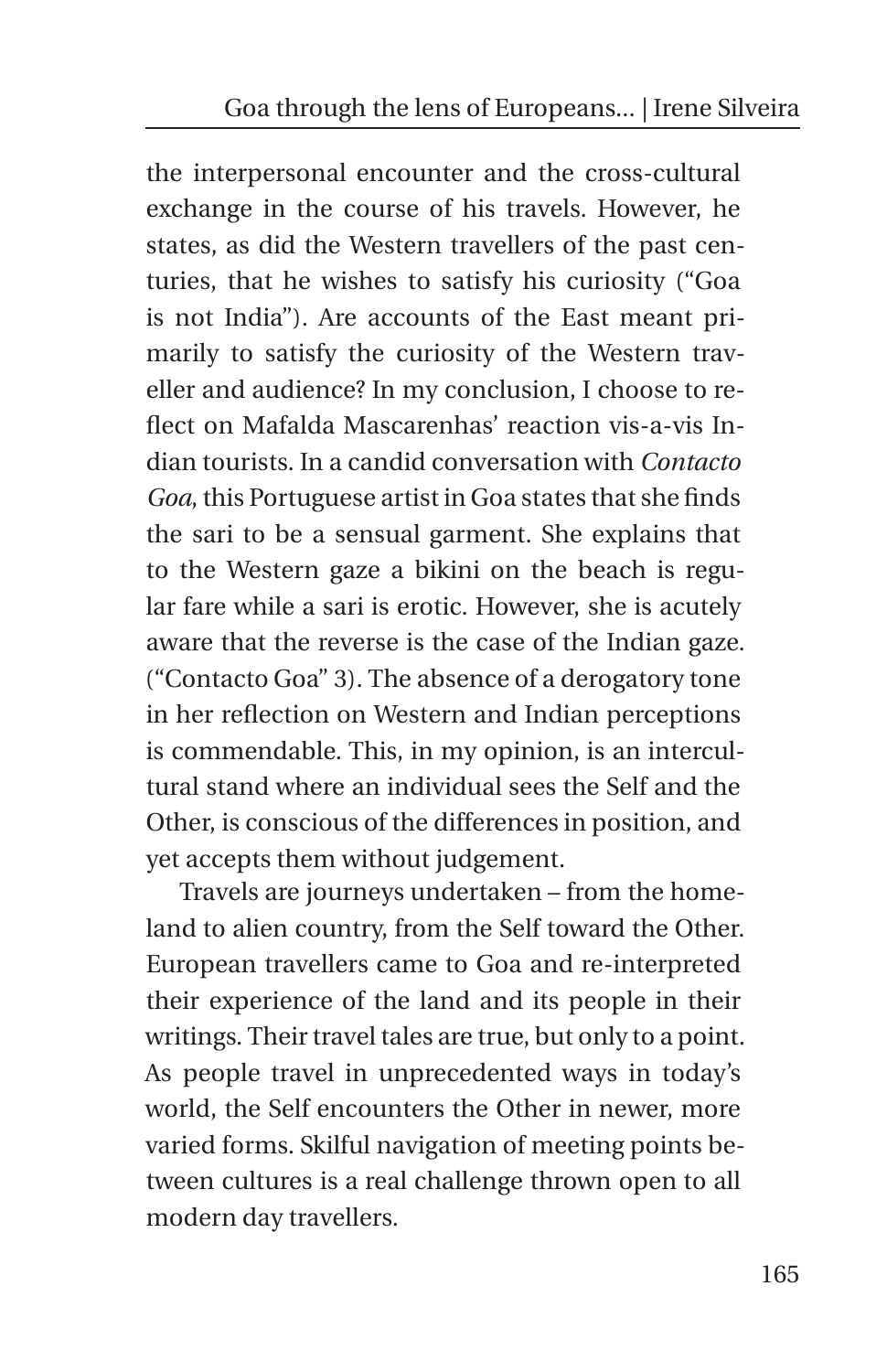#### **Works Cited**

- Axelrod, Paul, and Michelle Fuerch. "Portuguese Orientalism and the Making of the Village Communities of Goa". *Ethnohistory,* Vol. 45, No. 3, 1998, pp. 439-476.
- Bastos, Cristiana. "Medical Hybridisms and Social Boundaries: Aspects of Portuguese Colonialism in Africa and India in the Nineteenth Century". *Journal of Southern African Studies,* Vol. 33, No. 4, 2007, pp. 767-782.
- Bonneau, Anne. *Les Instantanés du monde.* Feuillage, 2014.
- Bonneau, Anne, creator. "Benaulim." *Instantanés du Monde à Goa*, Outre-mer 1ère, 2011, *la 1ere France info,* http://la1ere[.](http://la1ere.francetvinfo.fr/emissions-radio/instantanes-du-monde ) fran
etvinfo.[fr/emissions-radio/instantanes-du-monde](http://la1ere.francetvinfo.fr/emissions-radio/instantanes-du-monde ), Accessed 10 June 2011.
- —. "Colvale." *Instantanés du Monde à Goa*, Outre-mer 1ère , 2011, *la 1ere France info,* http://la1ere[.](http://la1ere.francetvinfo.fr/emissions-radio/instantanes-du-monde )fran
etvinfo.fr/ [emissions-radio/instantanes-du-monde](http://la1ere.francetvinfo.fr/emissions-radio/instantanes-du-monde ), Accessed 10 June 2011.
- —. "Dans les forêts de Netorlim." *Instantanés du Monde à Goa*, Outre-mer 1ère, 2011, *la 1ere France info,* http://la1ere[.](http://la1ere.francetvinfo.fr/emissions-radio/instantanes-du-monde ) fran
etvinfo.[fr/emissions-radio/instantanes-du-monde](http://la1ere.francetvinfo.fr/emissions-radio/instantanes-du-monde ), Accessed 10 June 2011.
- —. "Goa, en Technicolor." *Instantanés du Monde à Goa*, Outre-mer 1 ère, 2011, *la 1ere France info,* http://la1ere[.](http://la1ere.francetvinfo.fr/emissions-radio/instantanes-du-monde )fran
etvinfo. [fr/emissions-radio/instantanes-du-monde](http://la1ere.francetvinfo.fr/emissions-radio/instantanes-du-monde ), Accessed 10 June 2011.
- —. "Margao." *Instantanés du Monde à Goa*, Outre-mer 1ère , 2011, *la 1ere France info,* http://la1ere[.](http://la1ere.francetvinfo.fr/emissions-radio/instantanes-du-monde )fran
etvinfo.fr/ [emissions-radio/instantanes-du-monde](http://la1ere.francetvinfo.fr/emissions-radio/instantanes-du-monde ), Accessed 10 June 2011.
- —. "Moira." *Instantanés du Monde à Goa*, Outre-mer 1ère , 2011, *la 1ere France info,* http://la1ere[.](http://la1ere.francetvinfo.fr/emissions-radio/instantanes-du-monde )fran
etvinfo.fr/ [emissions-radio/instantanes-du-monde](http://la1ere.francetvinfo.fr/emissions-radio/instantanes-du-monde ), Accessed 10 June 2011.
- —. "Panjim." *Instantanés du Monde à Goa*, Outre-mer 1ère , 2011, *la 1ere France info,* http://la1ere[.](http://la1ere.francetvinfo.fr/emissions-radio/instantanes-du-monde )fran
etvinfo.fr/ [emissions-radio/instantanes-du-monde](http://la1ere.francetvinfo.fr/emissions-radio/instantanes-du-monde ), Accessed 10 June 2011.
- —. "Saligão." *Instantanés du Monde à Goa*, Outre-mer 1ère , 2011, *la 1ere France info,* http://la1ere[.](http://la1ere.francetvinfo.fr/emissions-radio/instantanes-du-monde )fran
etvinfo.fr/ [emissions-radio/instantanes-du-monde](http://la1ere.francetvinfo.fr/emissions-radio/instantanes-du-monde ), Accessed 10 June 2011.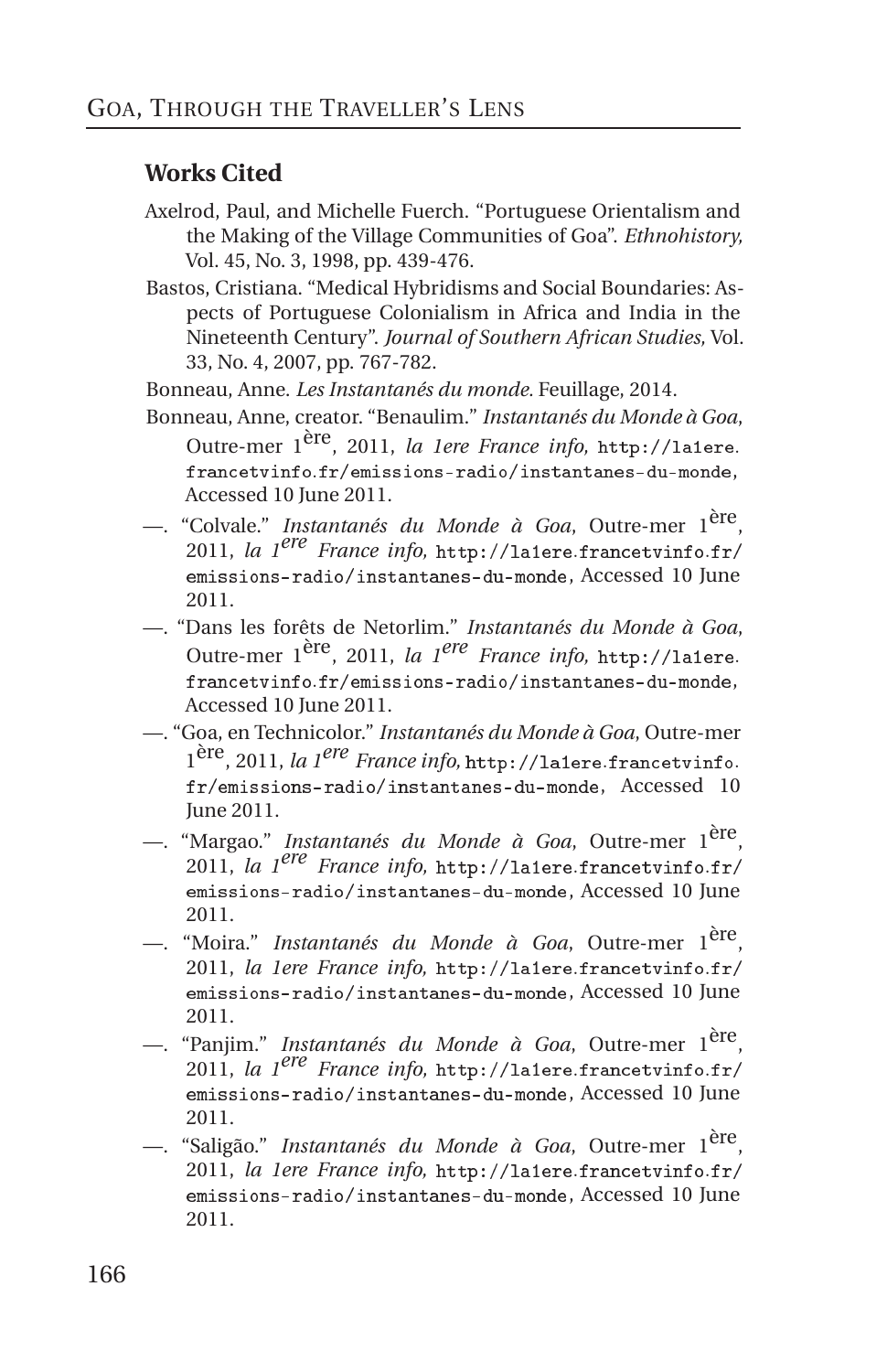- —. "Sangolda." *Instantanés du Monde à Goa*, Outre-mer 1ère , 2011, *la 1ere France info,* http://la1ere[.](http://la1ere.francetvinfo.fr/emissions-radio/instantanes-du-monde)fran
etvinfo.fr/ [emissions-radio/instantanes-du-monde](http://la1ere.francetvinfo.fr/emissions-radio/instantanes-du-monde), Accessed 10 June 2011.
- —. "Siolim." *Instantanés du Monde à Goa*, Outre-mer 1ère , 2011, *la 1ere France info,* http://la1ere[.](http://la1ere.francetvinfo.fr/emissions-radio/instantanes-du-monde)fran
etvinfo.fr/ [emissions-radio/instantanes-du-monde](http://la1ere.francetvinfo.fr/emissions-radio/instantanes-du-monde), Accessed 10 June 2011.
- *Contacto Goa.* Created by Nalini de Sousa, Lotus Film and TV Production.
- Dellon, Charles. *Dellon's Account of the Inquisition at Goa: Translated from the French: with an Appendix Containing an Account of the Escape of Archibald Bower, (one of the Inquisitors) from the Inquisition, at Maçerata, in Italy.* I. Wilson, 1812.
- Figueiredo, Joao. M.P. de. "The Practice of Indian Medicine in Goa during the Portuguese Rule, 1510-1699". *Luso-Brazilian Review,* Vol. 4, No. 1, 1967, pp. 51-60.
- Fischel, Walter J. "Leading Jews in the Service of Portuguese India". *The Jewish Quarterly Review,* Vol. 47, No. 1, 1956, pp. 37-57.
- *Goa is not India.* Created by Rudolf Gottsberger. Studio Rot, 2012.
- Gode, P.K. "References to Grafted Mangoes in India between A.D. 1600 and 1800". *Journal of the American Oriental Society*, Vol.79, No.4, 1959, pp. 281-282.
- Gracias, Fatima da Silva.*Health and Hygiene in Colonial Goa, 1510- 1961.* Concept Publishing Company, 1994.
- Jazeel, Tariq. "Postcolonialism: Orientalism and the geographical imagination". *Geography,* Vol. 97, No. 1, 2012, pp. 4-11.
- Kundra, Sakul. "Widow Immolation in Mughal India: Perceptions of French Travellers and Adventurers in the Seventeenth and Eighteenth Centuries". *Social Scientist,* Vol. 42, No. 9/10, 2014, pp. 63-84.
- Linon-Chipon. "Autour de François Pyrard de Laval: un voyage, un naufrage, deux voyages, deux textes, plusieurs textes (de 1601 à 1679)". *Centre de Recherche sur la Littérature des Voyages.* 19 Feb. 2002.
- Mocquet, Jean. *Voyage a Mozambique & Goa: La relation de Jean Mocquet (1607-1610).* Chandeigne, 1996.
- Nayar, Pramod. K. "Marvelous Excesses: English Travel Writing in India, 1608-1727". *Journal of British Studies*, Vol. 44, No. 2, 2005, pp. 213-238.
- Orta, Garcia da. *Coloquios dos simples e drogas da India [...] [Volume I].* Imprensa Nacional, 1891.